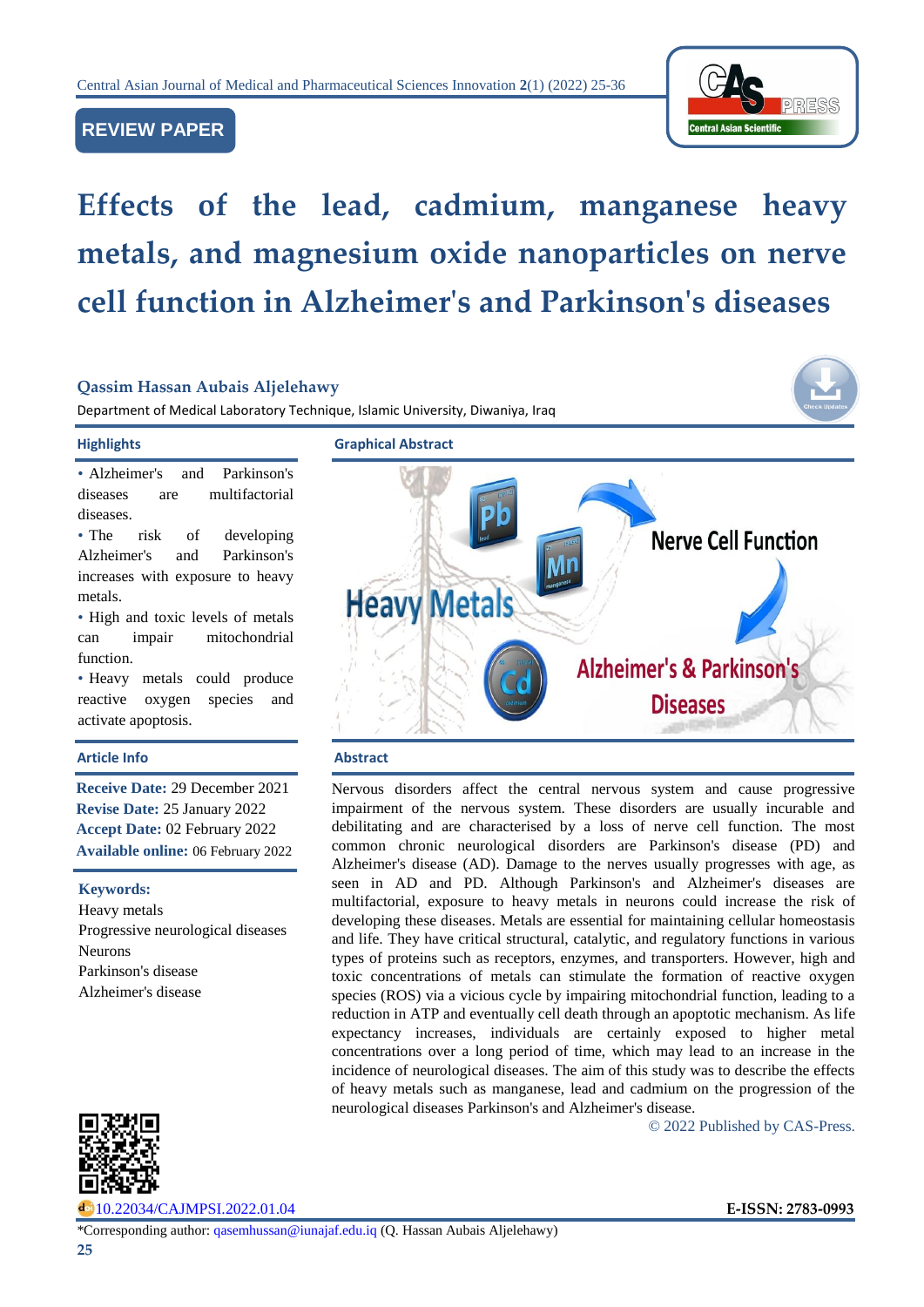#### **Introduction**

Neurons are key players in the central nervous system, scientists estimate that in the communication network of the brain, one neuron may have 7000 synaptic contacts with other neuron cells [\(1\)](#page-7-0). The catabolism of nutrients and chemicals in a cell is a crucial factor for the survival and function of a healthy cell [\(2,](#page-7-1) [3\)](#page-7-2). The brain has a lot of blood reserves than other organs and metabolizes up to 20% of the human body's energy. Dissimilar to various cells in the different tissues that have comparatively short-lived, neuron cells have a long lifespan [\(4\)](#page-8-0). The neuronal cell must continually sustain and repair themselves. Also, neuron cells constantly regulate or regenerate their synaptic contacts by weakening or strengthening those connections, depending on the amount of stimulus they obtain from other neuronal cells [\(5\)](#page-8-1). The adult brain might even produce novel neurons in the neurogenesis process. Reconstruction of synaptic contacts and neurogenesis is necessary for memory, learning, and probably brain repair [\(6\)](#page-8-2). Other types of cells are important for the function of the healthy brain. Glial cells are found in abundance in the brain. Glial cells, which exist in several forms such as astrocytes, microglia, and oligodendrocytes, cover and support neurons. Damage to nerve cells can lead to a wide range of neurodegenerative diseases. One of the major factors involved in cell disorders is the effect of accumulation and toxicity of heavy metals in them [\(7,](#page-8-3) [8\)](#page-8-4).

Environmental pollution and human contact with dust storms and wastewater containing heavy metals including cadmium, mercury, and lead have become a crucial ecological and health problem worldwide. In general, metals can be classified into non-essential and essential metals. Essential types include copper, chromium, cobalt, lithium, iron, nickel, magnesium, selenium, zinc, and manganese [\(9,](#page-8-5) [10\)](#page-8-6). These trace metallic elements typically act as cofactors of enzymes to control the activity of the cell. Therefore, the mentioned metals contributed too many physiological procedures including electron transfer, protein modification, oxygen transfer, redox reactions, neurotransmitter synthesis, cell adhesion, immune responses, and metabolism of carbohydrates and protein. Sometimes these metals or related ions of these metals may even interfere with metabolic processes in both eukaryotic and prokaryotic cells [\(11\)](#page-8-7). Damage of metal accumulation can lead to permanent damage, such as severe neurological diseases. Clinical and epidemiological projects have indicated a strong association between exposure to heavy metals and many neurological disorders such as amyotrophic lateral sclerosis, Alzheimer's disease (AD), Guillain-Barré disease, autism spectrum disorders, Huntington's disease, Gulf War syndrome, multiple sclerosis, Wilson's disease, and Parkinson's disease (PD) [\(12,](#page-8-8) [13\)](#page-8-9).

Accumulation of metals in the brain demonstrates their main role in the neuronal system. The lack of the mentioned metals has been correlated with several neurological disorders. For example, deficiency of iron is associated with Restless Legs Syndrome, dyspnea, stroke in children, pseudo-brain tumors, and cranial nerve palsy [\(14\)](#page-8-10). Although metals are important to animals and plants, they are usually needed in small quantities. Excess metal levels accumulate in various organs, including the brain. High levels of metals may cause harmful intracellular events, including oxidative stress, mitochondrial dysfunction, DNA fragmentation, incorrect protein folding, endoplasmic reticulum stress, autophagic disorder, and apoptotic activation [\(15\)](#page-8-11). These impacts might change the neurotransmission process and result in nerve damage that could manifest as movement disorders, problems of cognitive, and memory impairments and learning. Neurons do not normally reproduce or replace themselves, so they cannot be exchanged by the body after they are died or even damaged. Neurodegenerative disorders are debilitating and incurable circumstances that result in progressive destruction or death of nerve cells [\(9,](#page-8-5) [15\)](#page-8-11). Here we first explain the mechanism of development of two major neurodegenerative diseases, Parkinson's and Alzheimer's, and then describe the effects of heavy metals such as cadmium, lead, and manganese on these neurodegenerative diseases.

#### **Alzheimer's disease**

The brain usually shrinks somewhat with age, but amazingly, it does not lose a large number of nerve cells. The damage, in Alzheimer's disease, is extensive because several neuronal cells do not work, lose contact with other neuronal cells, and then die. Alzheimer's disease disturbs vital procedures for neurons including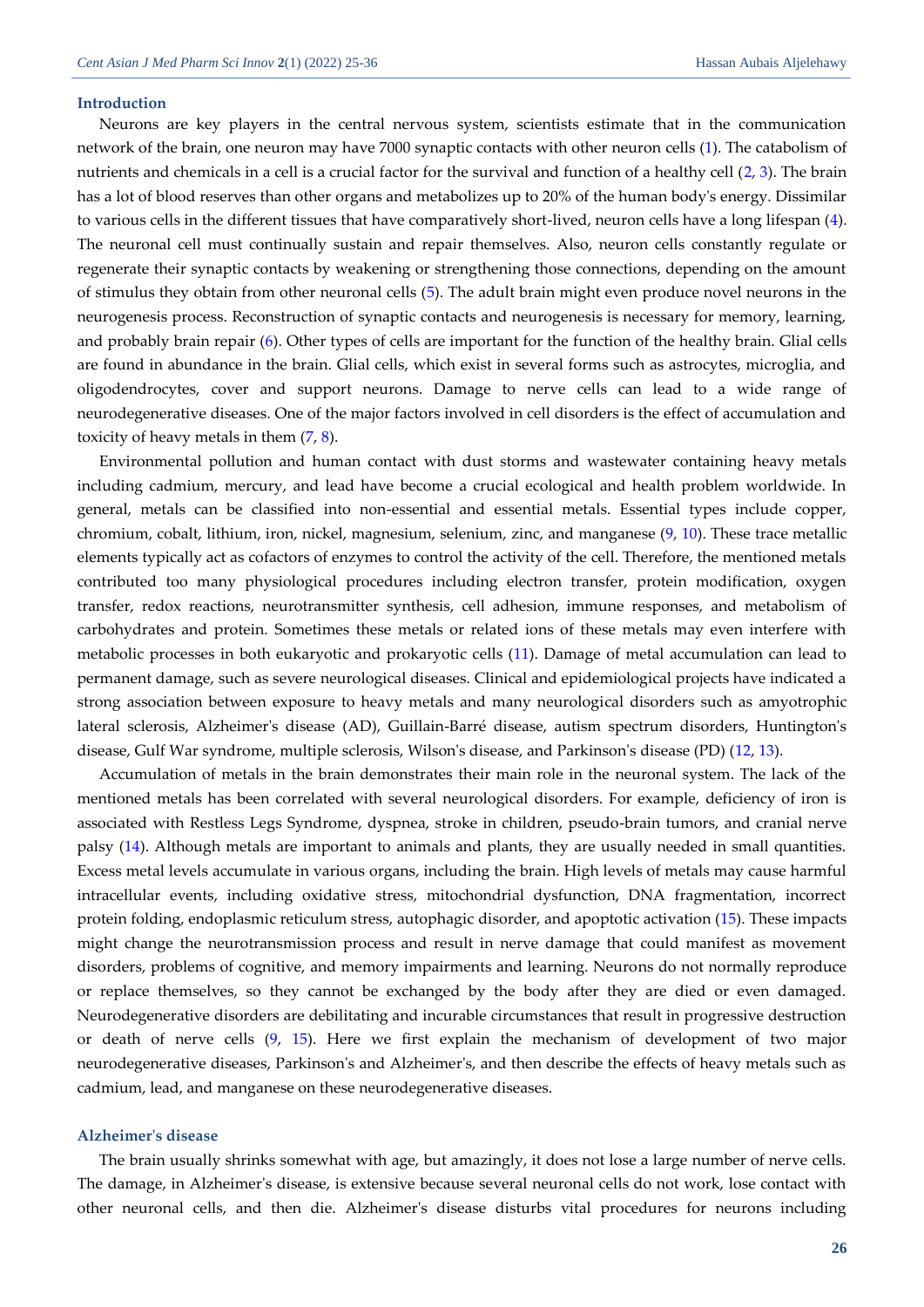metabolism, communication, and repair. Initially, Alzheimer's disorder usually destroys neuronal cells and their contacts in the brain parts that are contributed to the memory process, such as the hippocampus and entorhinal cortex. It later impacts the regions in the cerebral cortex that are accountable for social behavior, language, and argument. Finally, several other regions of the brain are defective. Over time, an Alzheimer's patient gradually loses the capability to function and live independently and eventually this disease results in death [\(16\)](#page-8-12).

The main features of Alzheimer's brain include neurofibrillary tangles, amyloid plaques, and chronic inflammation. The protein of beta-amyloid involved in Alzheimer's is present in some molecular forms and accumulates among neurons. This protein is made up of the breakdown of a greater molecule named amyloid precursor protein (APP). One of them, beta-amyloid 42, may be toxic. In the brain tissue of a person with Alzheimer's, atypical concentrations of this natural molecule join together to create plaques that accumulate among neuronal cells, disrupting the function of cells [\(17,](#page-8-13) [18\)](#page-8-14). Neurofibrillary tangles are an anomalous accumulation of tau protein that accumulates in neuronal cells. Normal neurons are partially maintained by microtubule structures that help transport molecules and nutrients from the cell body to dendrites and axons. In normal neuronal cells, the tau usually attaches to microtubules and stabilizes them. In Alzheimer's disorder, irregular chemical alterations result in the detachment of the tau molecules from microtubules and bind together, making strands that ultimately join together and bond inside neuronal cells [\(19,](#page-8-15) [20\)](#page-8-16). These nodes inhibit neuronal transmission, which damages the synaptic connection among neuronal cells. Evidence proposes that Alzheimer's-associated alterations in the brain might be due to a complicated interaction between atypical tau and beta-amyloid peptides and many other factors. Abnormal tau molecules accumulate in certain areas of the brain that are involved in memory. Amyloid-beta also becomes plaques between neurons. When beta-amyloid levels reach a peak, there is a quick spread of tau proteins all over the brain [\(21,](#page-8-17) [22\)](#page-8-18).

Researches show that chronic inflammation might be produced by the accumulation of glial cells, which usually form to support the brain. Microglia as a glial cell swallows and removes wastes and toxic reagents in the normal brain. In Alzheimer's disease, microglia cells cannot remove waste products and protein complexes, such as amyloid-beta plaques. Scientists are researching to figure out why microglia cells do not play this crucial role in Alzheimer's (23, [24\)](#page-9-0). One of the genes involved in inflammation is the TREM2 gene. Typically, TREM2 signals microglia to remove the plaques of beta-amyloid from the brain tissue and help the brain against inflammation [\(25\)](#page-9-1). In people whose brains do not have normal function, plaques form among neuronal cells? Astrocytes are also a glial cell type; receive signals to remove plaque and other cell residues. These astrocytes and microglia accumulate around neuronal cells but cannot perform the function of clearing waste products. Moreover, they could release chemical reagents that result in chronic inflammation and more impair the neuronal cells they are assumed to support [\(26,](#page-9-2) [27\)](#page-9-3).

#### **Parkinson's disease**

Parkinson's is a progressive disease that influences the neurons in the brain that are responsible for body movements. After the death of dopaminergic nerve cells, signs including tremors, slowness, problems of balance, and muscle stiffness happen. The frequency of Parkinson's disease is 1-2% at age 60 and 3-8% at age 85- 89. PD is more common in men than women in a 1.5/1 ratio [\(28,](#page-9-4) [29\)](#page-9-5). Nerve messages are transmitted from the dendrites to the axon terminal, where the vesicles of dopamine (a type of neurotransmitter) are released at the synapse area. Dopamine passes through the synapse and is located in specific receptors on the postsynaptic cell and induces the cells to transmit the neuronal signal. After sending the message, again dopamine is released to synapses via receptors, where the additional dopamine molecules are recycled in the releasing neurons. The remained dopamine breaks down by MAO-B and COMT and the synapse region is clear and prepared for the next signal [\(30,](#page-9-6) [31\)](#page-9-7). Parkinson's disease as a progressive and degenerative impairment could affect neurons in deep regions of the brain named the substantia nigra and basal ganglia. In the substantia nigra, neurons produce the dopamine neurotransmitter and are responsible for transmitting signals that program and regulate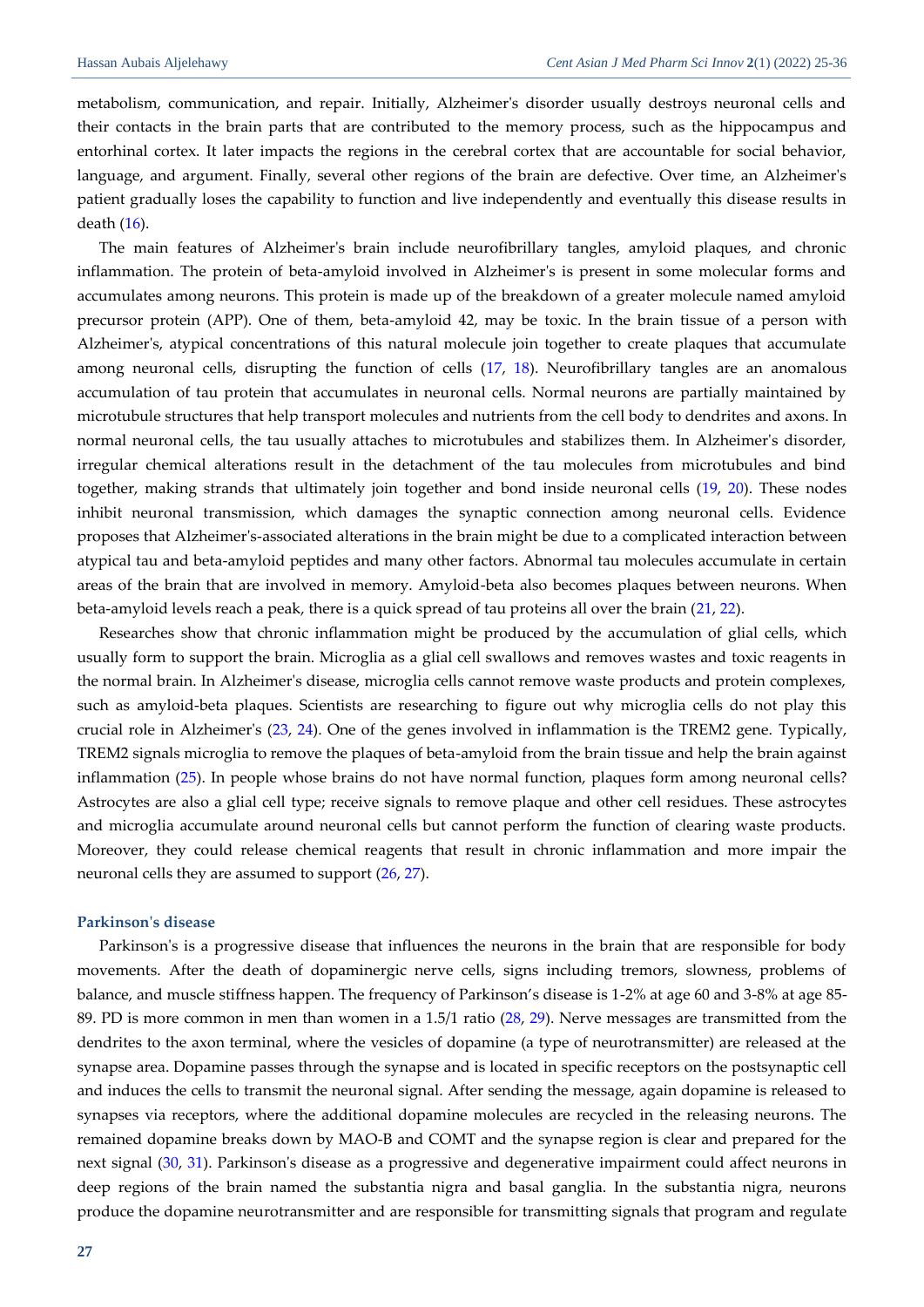the movement of the body. Due to unknown factors, dopamine-producing neurons in substantia nigra start to die in certain people [\(32\)](#page-9-8). With 80% loss of dopamine, symptoms of PD including tremors, stiffness, slowness of movement, and balance problems happen. The cerebellum and basal ganglia are responsible for guaranteeing that the movement is performed smoothly. These pulses are transmitted from one neuron to another and move rapidly from the brain to the spinal cord and eventually to the muscles. With insufficient stimulation of dopamine receptors in the striatum corpus, sections of the basal ganglia become overstimulated. This ultimately has an inhibition role on the thalamus, and then reduces the output of the thalamus and leads to tremors. Also, a high amount of glutamate, a neurotransmitter, rises in Parkinson's disease, when the body is trying to compensate for the deficiency of dopamine [\(33,](#page-9-9) [34\)](#page-9-10).

#### **Effects of lead on the pathogenesis of Alzheimer's and Parkinson's disease**

The heavy metal lead is responsible for about one percent of the global disease burden. In the elderly, lead contact is correlated with an elevated susceptibility of Parkinson's disease, amyotrophic lateral sclerosis, hearing loss, glaucoma, age-related cataracts, and other chronic statuses. The US Centers for Disease Control and Prevention (CDC) consider a reference amount of 5 mg/dl of blood lead for pregnant women and children [\(35\)](#page-9-11). Nonetheless, safe levels of blood lead have not yet been recognized. Contrary to US legal attempts to diminish lead exposure, lead is still used in a variety of industrial usages, such as car batteries. Common sources of lead exposure vary depending on age and geographical location. The main routes of exposure are ingestion or inhalation. In the elderly, the endogenous source can be the main reservoir of lead exposure. The excretion of lead is comparatively slow and its accumulation is prevalent. Lead is stored in the bones during early and middle life [\(36\)](#page-9-12). Adults who experience bone loss through osteoporosis inject lead into the bloodstream. In the elderly, 40 to 70% of blood lead could be attributed to earlier body storage. Entrance of lead to the body in earlier periods of high exposure could activate in the next decades [\(37\)](#page-9-13).

After the entrance of lead to the body, it could absorb by tissues and cells. Inhaled particles of lead result in local impairment of the lungs. Thirty to forty percent, depending on the particle volume, could be entered into the bloodstream. Adults absorb only 10 to 15% of the lead consumed, although children and women with pregnancy conditions absorb fifty percent of the lead consumed [\(37\)](#page-9-13). Personal factors, including diet (calcium, iron, low zinc, or phosphorus) and genetic variations (hemochromatosis and delta-aminolevulinic acid dehydratase genes) affect the absorption from the intestine. Lead, in organic form, is absorbed via the skin, and this pathway is mostly seen in the workplace. Lead could mainly enter the bloodstream via absorption into the gastrointestinal tract, lungs, or skin surfaces [\(9,](#page-8-5) [38\)](#page-9-14). Absorbed lead circulates in the bloodstream and is transported to the brain tissue. Lead passes the barrier of the placenta and could be found in the baby's umbilical cord blood at the same amount as the mother's blood. In addition, this heavy metal could affect the blood-brain barrier (BBB). The BBB separates the water-soluble compounds in the bloodstream from the brain, and the transport process is very controlled. Lead replaces calcium by passing through the BBB and accumulating in the brain, eventually causing edema. This disrupts intracellular secondary messaging systems and changes the function of the central nervous system, which its protection is very vital [\(9,](#page-8-5) [39\)](#page-9-15).

#### **Cellular mechanisms associated with lead toxicity in Alzheimer's disease**

Lead is a known neurotoxin that results in non-specific brain disorders. Lead causes oxidative stress (OS) by reducing thiols and via detrimental effects on the system of antioxidant defense. Ample OS leads to endoplasmic reticulum stress, mitochondrial impairment, and eventually neurons apoptosis. Lead disturbs the homeostatic amounts of necessary metals, eventually leading to neuroinflammation. Similar damage is done to supporting cells including astrocytes, oligodendrocytes, cerebrovascular endothelial cells, and microglia. Exposure to lead results in epigenetic alterations in tissues including the brain. Lead causes OS, neuroinflammation, endoplasmic reticulum stress, epigenetic alterations, apoptosis, and excitotoxicity in the brain [\(Figure 1\)](#page-4-0). The lead primary accumulates in the hippocampus, though this heavy metal might accumulate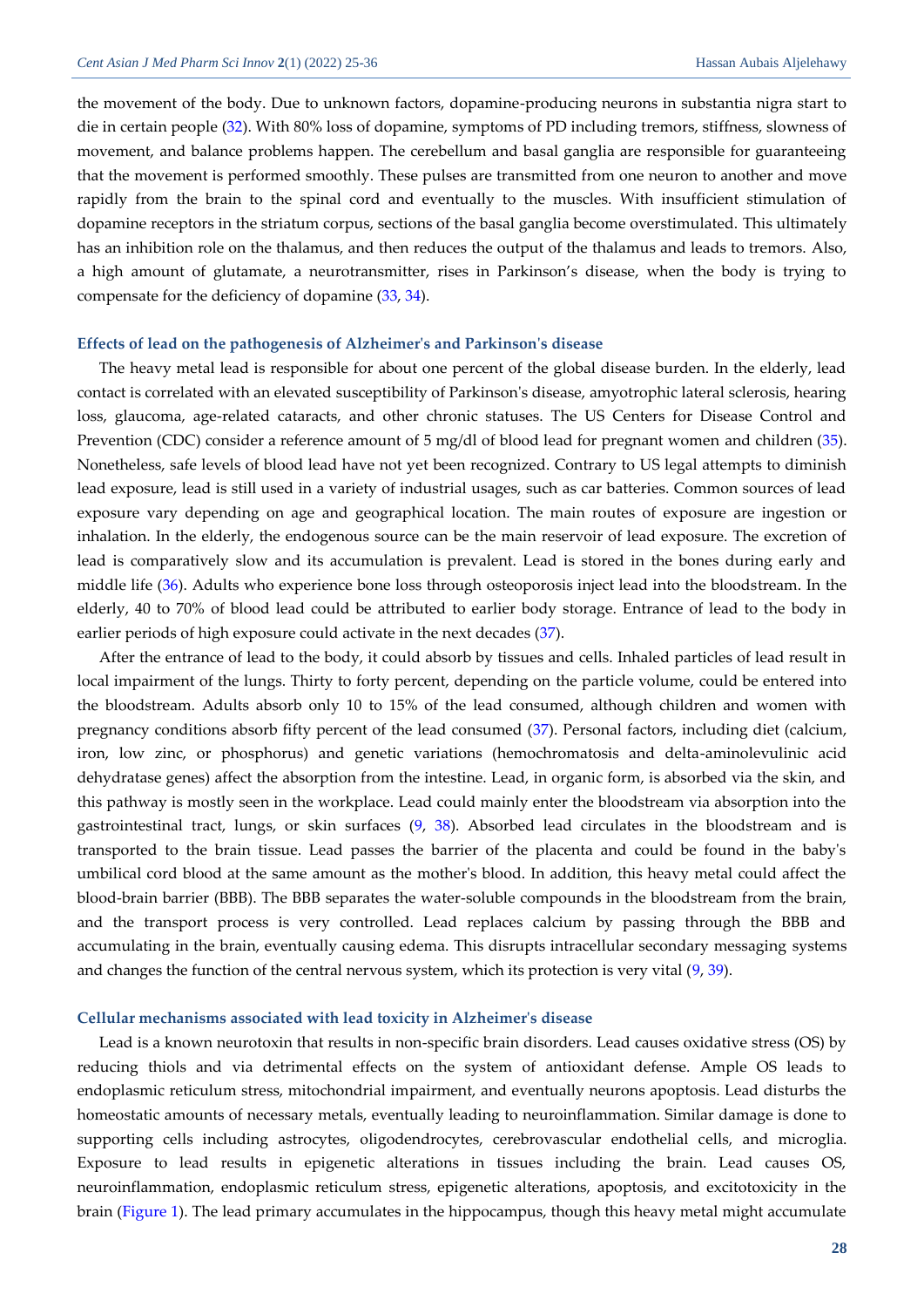in some other areas of the brain [\(9,](#page-8-5) [40\)](#page-9-16). The toxicity mechanism of lead, in ionic form, happens chiefly because of the capability of lead ions to substitute some divalent cations such as Fe2+, Mg2+, Ca2+, and monovalent cations such as sodium ion, which eventually disrupts the cell's metabolism. The toxicity mechanism of ionic lead results in substantial alterations in several biological procedures including intercellular and intracellular signaling, cell adhesion, protein folding, ion transport, neurotransmitters release, and apoptosis. Lead could replace Ca2+ even at levels of picomolar, which affect protein kinase C and nerve stimulation [\(41\)](#page-9-17).



<span id="page-4-0"></span>**Figure 1.** Mechanisms of lead pathogenicity in neurons. Lead could affect neurotoxicity, gene regulation, neuroinflammation, apoptosis, neurotransmission, and oxidative stress procedures.

#### **Cellular mechanisms associated with lead toxicity in Parkinson's disease**

Lead reduces the production of catecholamines and synaptic neurotransmitters by suppressing Ca-KClevoked GABA release. Chronic lead poisoning has been shown to cause oxidative stress by increasing levels of peroxidation of lipid in the liver and brain of rats. Exposure to lead decreases dopaminergic neurotransmission through dysfunction of mitochondrial, OS, and elevated glial filament in astrocytes [\(42\)](#page-9-18). Studies have shown that lead affects cellular procedures by controlling calcium-binding protein, as well as the release and reabsorption of various neurotransmitters. It inhibits the calcium function dependence of dopamine and acetylcholine release. Studies have also shown that lead causes hyperphosphorylation of tau protein and the hippocampus accumulation of alpha-synuclein, resulting in autophagy and apoptosis activation [\(43\)](#page-9-19). Amyloid precursor proteins (APPs) have the main action in the toxicity of lead via iron regulative pathways. According to the act that protein kinase C (PKC) is involved in the function of dopamine transport and lead easily stimulates OS through activation of PKC and leads to neurotoxicity. Lead easily crosses the blood-brain barrier and binds to sulfhydryl groups, which alter various antioxidant enzymes, increasing levels of lipid peroxidation. In the same way, lead-related toxicity initiates the lipid peroxidation process by inhibiting deltaaminolevulinic acid dehydratase (δ-ALAD) and the δ-ALA substrate accumulation, which produces free radicals [\(44,](#page-9-20) [45\)](#page-9-21).

#### **Effects of cadmium on the pathogenesis of Alzheimer's and Parkinson's**

Cadmium (Cd) heavy metal has no basic physiological role in human body. Based on International Agency for Research on Cancer criteria, this metal is categorized as a group 1 carcinogen. Prolonged exposure to low concentrations of cadmium elevates the susceptibility to kidney damage, osteoporosis, high blood pressure, the low function of the lung and diabetes. Lately, Cd appeared as a neurotoxin, while evidence is yet limited for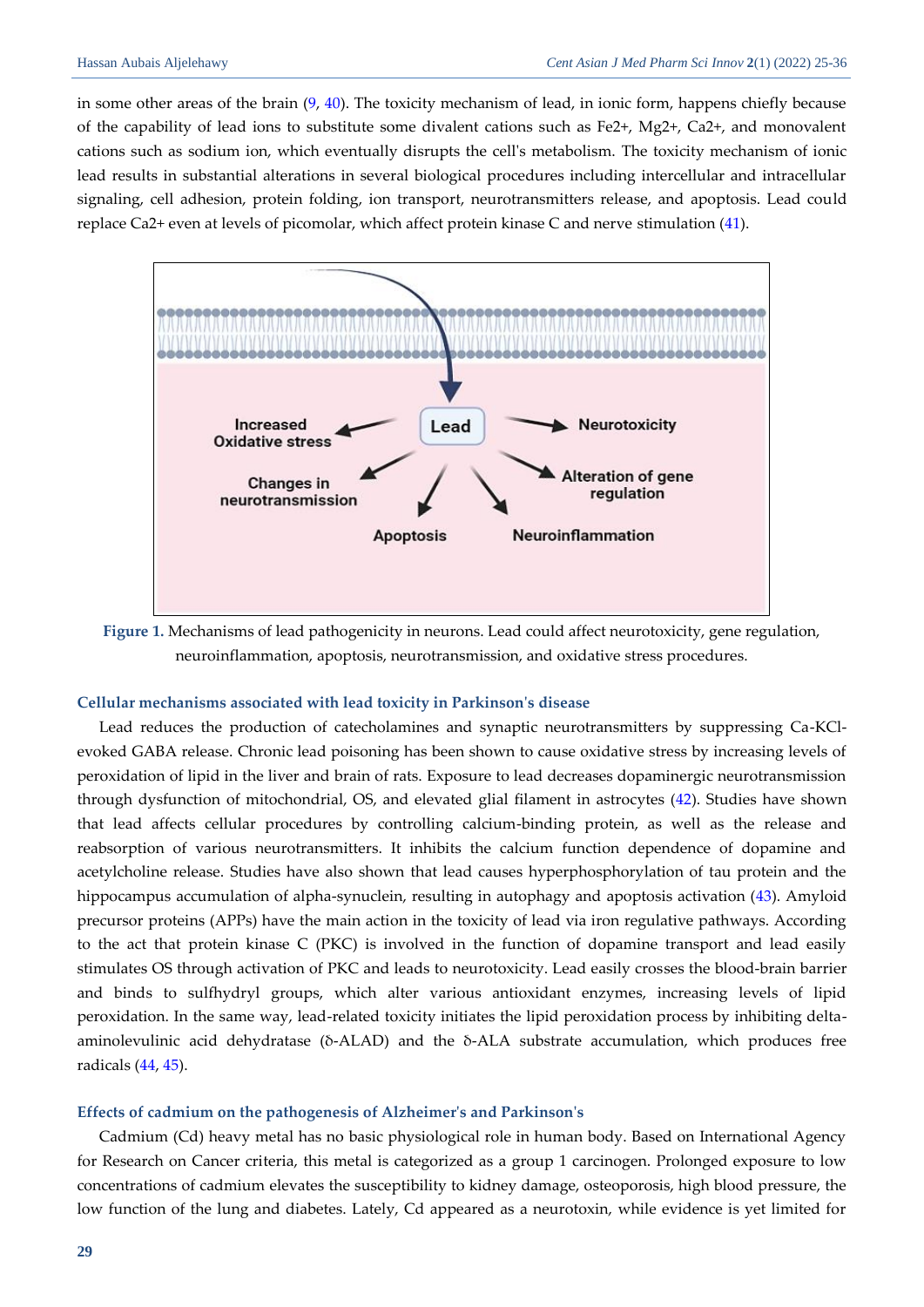humans. There is cadmium exposure for most individuals, and the amount of exposure is usually measured in blood and urine samples. Cd concentrations are usually higher in women than men because low iron elevates absorption of Cd, and Cd amounts are higher in smoker's people than in non-smokers [\(46,](#page-9-22) [47\)](#page-10-0).

In standard circumstances, only small levels of Cd could pass the blood-brain barrier in adults. The choroid plexus maintains the homeostatic internal environment of the central nervous system. The choroid plexus is the key region of accumulation of Cd in the brain. The neuronal system of the olfactory might be the straight route of Cd transfer to the brain, thus bypassing the blood-brain barrier. Mice exposed to Cd showed lower performance in hippocampal-dependent spatial learning and memory and olfactory memory. Cd enters the central neuronal system directly via the system of olfactory and causes continuous and permanent impairment by blocking the adult neurogenesis in the olfactory bulb and hippocampus [\(48,](#page-10-1) [49\)](#page-10-2).

#### **Impaired regulation of Alzheimer's disease pathways**

In vitro cadmium treatment caused accumulation of the 3rd repeat fragment (R3) of the microtubule tau binding region. R3 is crucial in the process of nucleation of the tau filament. Cd binds to the nitrogen of the groups of imidazole of His amino acids to form Cd-tau dimers and affects the nucleation stage in tau accumulation. Cadmium treatment increases the production of Aβ and tau tangles. Cd exposure elevates cell death in cholinergic neuronal cells and leads to changes in acetylcholinesterase and the destruction of cholinergic nerve cells. The decreased memory observed in Alzheimer's disease is due to the cholinergic neurotransmission loss because of the degeneration of cholinergic neuronal cells in the basal forebrain [\(9,](#page-8-5) [50\)](#page-10-3).

#### **Cadmium and Parkinson's disease**

Cd increases OS by activating redox-sensitive transcription factors such as kappa B nuclear factor and activating protein A (AP-1), mammalian target of rapamycin (mTOR), Erk1/2, and JNK. These cellular pathways cause progressive dopaminergic neuronal degeneration and Parkinson's signs. Cd alters the integrity of the blood-brain barrier by a pathway of caspase-3 activation-dependent that causes the permanent opening of pannexin-1. This great transmembrane-permeable channel causes excessive ATP leakage and disruption of homeostasis of the neurovascular unit, eventually leading to nerve cell death. Cadmium inhibits the release of acetylcholine because of interference with the metabolism of calcium, which results in mental retardation, dysfunction of the olfactory, neurological disorders, learning disabilities, peripheral neuropathy, and motor dysfunction [\(49,](#page-10-2) [51\)](#page-10-4).

#### **Effects of manganese on the pathogenesis of Alzheimer's and Parkinson's**

Manganese (Mn) is considered as the 5th most plentiful metal in the environment and the 12th most abundant element on the whole earth. This element is a crucial trace metal that is essential for suitable growth and physiological procedures including blood clotting, bone growth, metabolism of carbohydrates, immune response, and function of the brain. Manganese element is a cofactor for cellular enzymes, such as pyruvate carboxylase, arginase, manganese superoxide dismutase, and glutamine synthetase. Notwithstanding the significance of Mn in the health of human, too much Mn is toxic, and exposure to the high amount of this metal might accumulate in the brain tissue, causing a permanent Parkinson's syndrome called manganism. Exposure to high amounts of Mn leads to cognitive dysfunction and involves in AD pathogenesis. Adequate adult Mn intake is 2.3 mg/day for men and 1.8 mg for women. The usual range of Mn concentration in the overall population is 4-15 micrograms per liter in blood, 0.4-0.85 micrograms per liter in serum, and 1-8 micrograms per liter in urine [\(52-](#page-10-5)[54\)](#page-10-6).

In the overall population, the diet is the main source of Mn. This matter is plentiful in vegetable foods such as nuts, leafy vegetable rice, and whole grains. Animal foods such as eggs, fish, meat, poultry, and dairy do not have this element. The daily intake of Mn is usually between 2 and 6 mg, of which 1 to 5% is usually absorbed. Because of the double role of Mn as a powerful vital and toxic nutrient, manganese levels throughout the body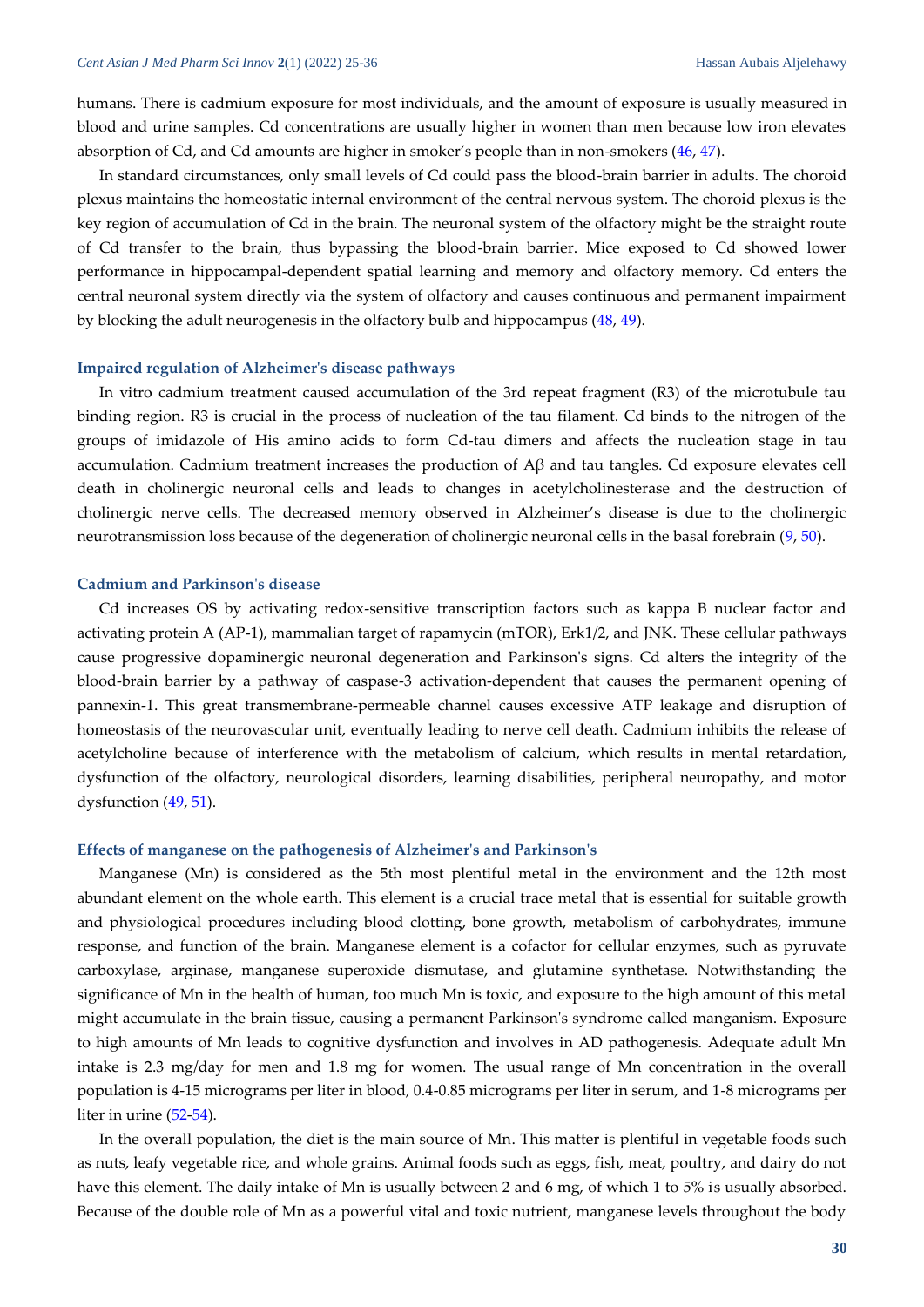are closely regulated by controlling intestinal intake and metal excretion through hemostatic mechanisms. To date, manganese toxicity due to high dietary manganese intake has not been described in humans. The toxicity of manganese is typically caused by high levels of exposure to air or drinking water. Mn is extensively employed in commercial products and industrial procedures. Extreme occupational exposure to Mn is usual in welding, mining, dry battery production, processing of ore, and the use of chemical organic fungicides [\(55,](#page-10-7) [56\)](#page-10-8). Dietary manganese could absorb from the intestine and could pass through the BBB. Also, the bloodcerebrospinal fluid might be the main connection for the uptake of Mn into the brain. Manganese in the air can be absorbed into the blood systemic circulation via the system pulmonary or into the brain via the olfactory neuronal system. The nose-brain pathway bypasses the blood-brain barrier and permits direct exposure to the brain. Therefore, exposure to the Mn in the air has been the main concern for toxicity in neurons. However, the mechanisms of manganese uptake and distribution in the brain are not well understood [\(57,](#page-10-9) [58\)](#page-10-10).

Several carriers are involved in transporting manganese into the brain, the greatest of which transport also other vital metals including zinc and iron. Three transporters of metal ions are necessary for sustaining manganese homeostasis: SLC30A10, SLC39A14, and SLC39A. Functional mutations in the SLC30A10 gene were described in cases with high levels of Mn in the blood, accumulation of manganese in the brain and liver, and parkinsonism. Mice lacking Slc30a10 accumulate too much Mn in the liver, brain, and blood (The gene structure and cell localization of human SLC30A10 are demonstrated in Figure 2). In addition, the SLC39A14 gene mutations were described in cases with a high concentration of manganese in the blood and Mn accumulation in the brain, but not in the liver. Manganese and iron are similar in atomic mass, structure and radius of electrons and have common transport mechanisms. DMT1 is the main importer of manganese. Iron exporter ferroportin could export manganese and iron from the cell. In addition to iron, ferroportin transports manganese and protects against manganese toxicity and oxidative stress in dopaminergic cells [\(59-](#page-10-11)[61\)](#page-10-12).



**Figure 2.** SLC30A10 Gene structure and cellular location. The SLC30A10 gene is contained three exons (A) with a location on cell membrane, endosome, Golgi apparatus (B). The figure was deduced from NCBI and UniProtKB databases.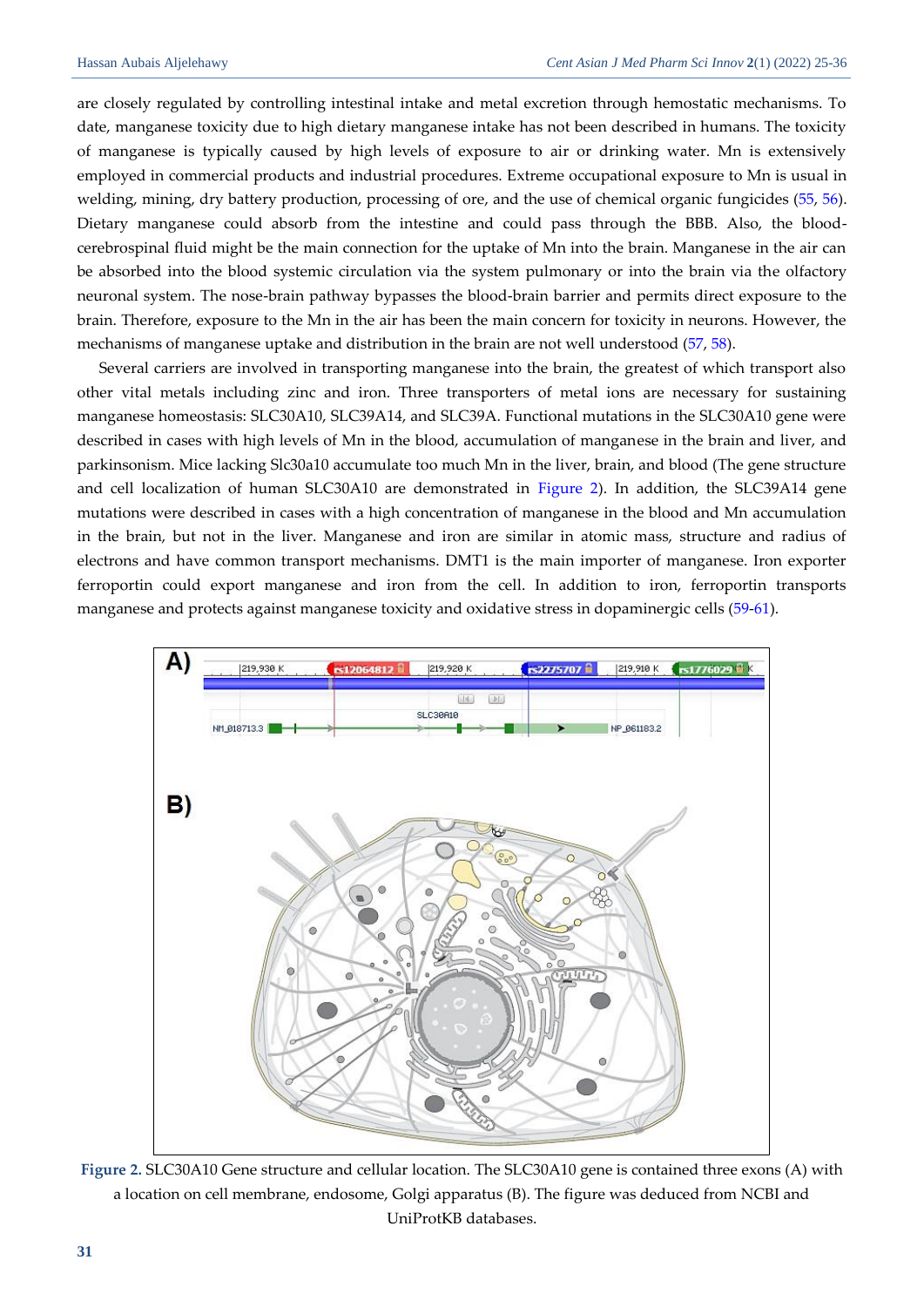Exposure to manganese causes general neurotoxicity. Underlying mechanisms include OS, dysfunction of mitochondria, and regulation of autophagy, apoptosis, and accumulation of toxic cellular metabolites. Mitochondria have an important role in neurological diseases associated with aging, including Alzheimer's. Mn accumulates in the mitochondria of the brain, although its output is too slow. MnSOD is a strong antioxidant enzyme found in mitochondria. The activity of MnSOD decreases through the process of aging. Extra Mn could disrupt the activity of MnSOD, thus elevating the production of ROSs and ultimately resulting in dysfunction of mitochondrial. Minor MnSOD deficiency caused OS and increased amounts of  $A\beta$  in the brain and  $A\beta$  plaques. High Mn decreases the expression of the two main enzymes involved in Aβ degradation, insulin-degrading enzyme and neprilysin, without changing AβPP expression. Also, Mn exposure could result in tau hyperphosphorylation, which might result in the production of neurofibrillary tangles, the main clinical structural alterations in AD. Mn has an affinity for Aβ, and Mn exposure in high concentrations might accelerate the accumulation of Aβ in the brain, thus elevating Aβ neurotoxicity and increasing the disease progression [\(62](#page-10-13)[-64\)](#page-10-14).

### **Cytotoxicity of magnesium oxide nanoparticles**

Metal or metal oxide nanoparticles are novel materials in the nanoscopic scale (1-100 nm), which can have useful and harmful depending on their type, size, shapes, ingredients, and concentration [\(65,](#page-10-15) 66). For example, cytotoxicity on human nerve cells was observed for titanium dioxide (TiO2) as apoptosis and necrosis. However, magnesium oxide (MgO) nanoparticles showed less cytotoxic to human neural cells compared to TiO2 and zinc oxide (ZnO) nanoparticles [\(67\)](#page-11-0). In contrast, the results of another study exhibited that MgO nanoparticles are not toxic to both undifferentiated and differentiated SH-SY5Y cells, a cell line derived from the SK-N-SH neuroblastoma cell line, for periods of 24, 48 and even 72 h.

#### **Conclusion**

Metals have a main role in our daily lives because they are generally contributed to many activities of enzymes. Some of these metals are necessary for small quantities. However, extreme levels in the body of human typically lead to the neurotoxicity of ALS, autism, PD, and AD are usually correlated with metals overexposure. When metals accumulate in the neuronal system, dysfunction of mitochondria, oxidative stress, and incorrect protein folding are the most usual defects correlated with the toxicity of metal. Because the neuronal system does not reproduce like other tissues, nerve damage and disorders typically progress with age, as is commonly observed in PD and AD. As life expectancy increases in the general population, there is certainly a long time for individuals to be exposed to higher levels of metals and a possible increase in the incidence of neurological disorders. Therefore, there is an increasing demand for neurotoxicity researches due to metal exposure. Future studies are required to focus more on the common influence of metal combination exposure, the identification of special carriers of each metal, and the development of specific target therapies for patients with metal intoxication.

# **References**

- <span id="page-7-0"></span>1. Eisen A, Turner MR. [Does variation in neurodegenerative disease susceptibility and phenotype reflect](https://freepaper.me/d/PDF/39/3976764fd0a60be27c50dbb61751cc6f.pdf?hash=iB16HoVDtJ89eVF7aZxBkQ&doi=10.3109/21678421.2013.812660&title=&save=1%20%20%20%20%20%20%20%20%20%20%20%20%20%20%20%20style=)  [cerebral differences at the network level?.](https://freepaper.me/d/PDF/39/3976764fd0a60be27c50dbb61751cc6f.pdf?hash=iB16HoVDtJ89eVF7aZxBkQ&doi=10.3109/21678421.2013.812660&title=&save=1%20%20%20%20%20%20%20%20%20%20%20%20%20%20%20%20style=) Amyotroph Lateral Scler Front Deg 2013; 14(7-8): 487-493. <https://doi.org/10.3109/21678421.2013.812660>
- <span id="page-7-1"></span>2. Fathi A, Barak M, Damandan M, Amani F, Moradpour R, Khalilova I, Valizadeh M. [Neonatal Screening for](https://www.cmbr-journal.com/article_138793_a3c8523b1fc8daeffdce4a29944a7fb5.pdf)  [Glucose-6-phosphate dehydrogenase Deficiency in Ardabil Province, Iran, 2018-2019.](https://www.cmbr-journal.com/article_138793_a3c8523b1fc8daeffdce4a29944a7fb5.pdf) Cell Mol Biomed Rep 2021; 1(1): 1-6.
- <span id="page-7-2"></span>3. Azeez SH, Jafar SN, Aziziaram Z, Fang L, Mawlood AH, Ercisli MF. [Insulin-producing cells from bone](https://www.cmbr-journal.com/article_138888_afc841ad1b39154654631311607d85f9.pdf)  [marrow stem cells versus injectable insulin for the treatment of rats with type I diabetes.](https://www.cmbr-journal.com/article_138888_afc841ad1b39154654631311607d85f9.pdf) Cell Mol Biomed Rep 2021; 1(1): 42-51.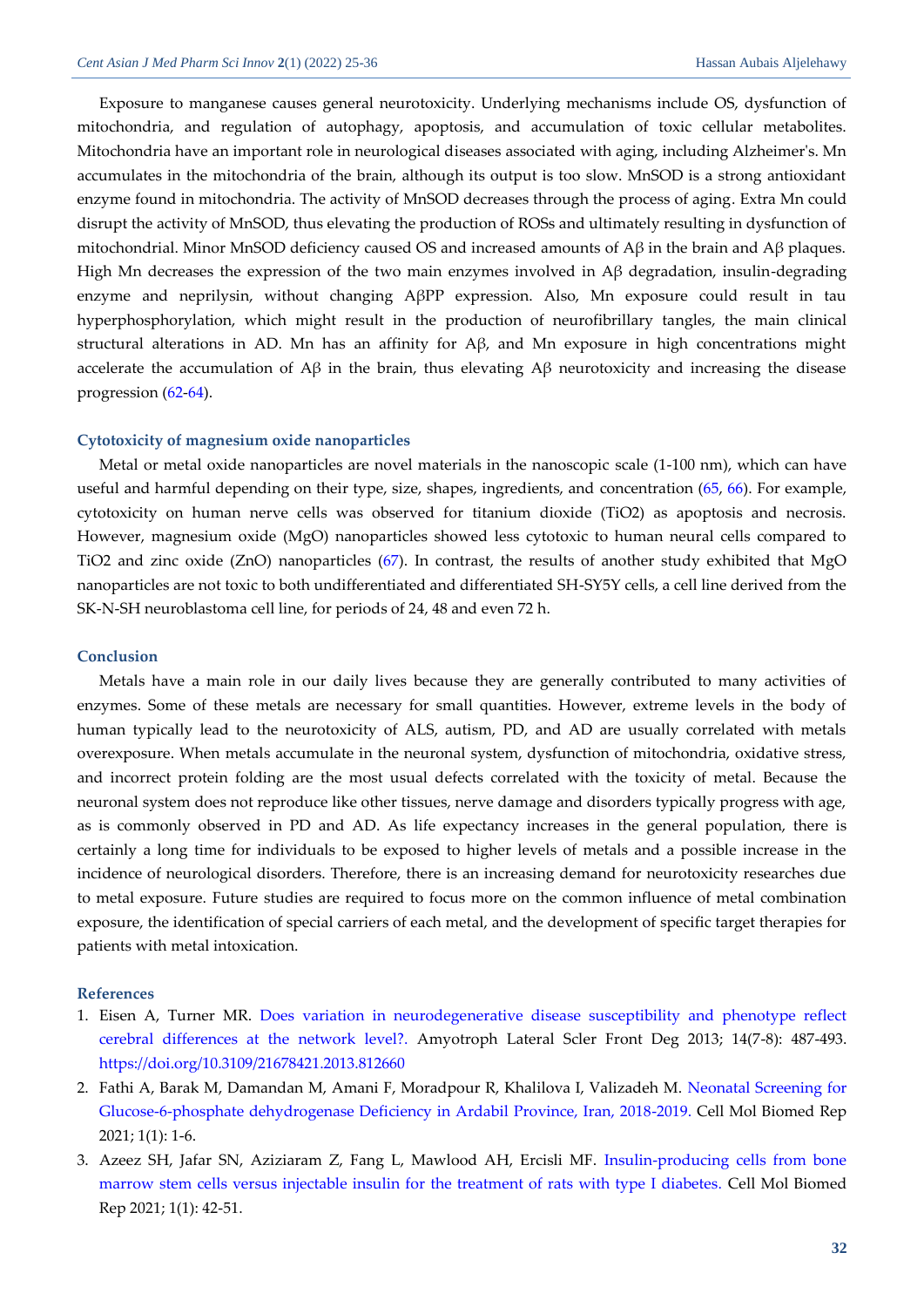- <span id="page-8-0"></span>4. Magistretti PJ, Allaman I. [A cellular perspective on brain energy metabolism and functional imaging.](https://www.cell.com/neuron/pdf/S0896-6273(15)00259-7.pdf) Neuron 2015; 86(4): 883-901. <https://doi.org/10.1016/j.neuron.2015.03.035>
- <span id="page-8-1"></span>5. Davis GW, Bezprozvanny I. [Maintaining the stability of neural function: a homeostatic hypothesis.](https://www.researchgate.net/profile/Ilya-Bezprozvanny/publication/12149003_Maintaining_the_Stability_of_Neural_Function_A_Homeostatic_Hypothesis/links/02e7e522f54ff5a7b4000000/Maintaining-the-Stability-of-Neural-Function-A-Homeostatic-Hypothesis.pdf) Annu Rev Physiol 2001; 63(1): 847-869. <https://doi.org/10.1146/annurev.physiol.63.1.847>
- <span id="page-8-2"></span>6. Emsley JG, Mitchell BD, Kempermann G, Macklis JD. [Adult neurogenesis and repair of the adult CNS with](https://citeseerx.ist.psu.edu/viewdoc/download?doi=10.1.1.458.4543&rep=rep1&type=pdf)  [neural progenitors, precursors, and stem cells.](https://citeseerx.ist.psu.edu/viewdoc/download?doi=10.1.1.458.4543&rep=rep1&type=pdf) Prog Neurobiol 2005; 75(5): 321-41. <https://doi.org/10.1016/j.pneurobio.2005.04.002>
- <span id="page-8-3"></span>7. Parpura V, Heneka MT, Montana V, Oliet SH, Schousboe A, Haydon PG, Stout Jr RF, Spray DC, Reichenbach A, Pannicke T, Pekny M. [Glial cells in \(patho\) physiology.](https://onlinelibrary.wiley.com/doi/pdf/10.1111/j.1471-4159.2012.07664.x) J Neurochem 2012; 121(1): 4-27. <https://doi.org/10.1111/j.1471-4159.2012.07664.x>
- <span id="page-8-4"></span>8. Cavaleri F. [Review of Amyotrophic Lateral Sclerosis, Parkinson's and Alzheimer's diseases helps further](https://people.wou.edu/~taylors/es420_med_geo/med_geo/Cavaleri_2015_ALS_Heavy_Metal_Exposure.pdf)  [define pathology of the novel paradigm for Alzheimer's with heavy metals as primary disease cause.](https://people.wou.edu/~taylors/es420_med_geo/med_geo/Cavaleri_2015_ALS_Heavy_Metal_Exposure.pdf) Med Hypotheses 2015; 85(6): 779-790. <https://doi.org/10.1016/j.mehy.2015.10.009>
- <span id="page-8-5"></span>9. Bakulski KM, Seo YA, Hickman RC, Brandt D, Vadari HS, Hu H, KyunPark S. [Heavy metals exposure and](https://content.iospress.com/articles/journal-of-alzheimers-disease/jad200282)  [Alzheimer's disease and related dementias.](https://content.iospress.com/articles/journal-of-alzheimers-disease/jad200282) J Alzheimer's Dis 2020; 1-28. <https://doi.org/10.3233/JAD-200282>
- <span id="page-8-6"></span>10. Guan C, Dang R, Cui Y, Liu L, Chen X, Wang X, Zhu J, Li D, Li J, Wang D. [Characterization of plasma metal](https://pdfs.semanticscholar.org/7384/5bbb8f5dc84ef898ac5b763fe84af0a8280f.pdf)  [profiles in Alzheimer's disease using mul](https://pdfs.semanticscholar.org/7384/5bbb8f5dc84ef898ac5b763fe84af0a8280f.pdf)tivariate statistical analysis. Plos One 2017; 12(7): e0178271. <https://doi.org/10.1371/journal.pone.0178271>
- <span id="page-8-7"></span>11. Olanow CW, Arendash GW. [Metals and free radicals in neurodegeneration.](https://journals.lww.com/co-neurology/Abstract/1994/12000/Metals_and_free_radicals_in_neurodegeneration.13.aspx) Curr Opin Neurol 1994; 7(6): 548-558.<https://doi.org/10.1097/00019052-199412000-00013>
- <span id="page-8-8"></span>12.Jaishankar M, Tseten T, Anbalagan N, Mathew BB, Beeregowda KN. [Toxicity, mechanism and health effects](https://www.researchgate.net/profile/Abdelkader-Bouaziz/post/What-are-the-health-effects-on-humans-and-animals-for-contamination-with-heavy-metals/attachment/5eb92985c005cf000189aed5/AS%3A889954490130433%401589193093208/download/HeavyMetalsToxicity+2.pdf)  [of some heavy metals.](https://www.researchgate.net/profile/Abdelkader-Bouaziz/post/What-are-the-health-effects-on-humans-and-animals-for-contamination-with-heavy-metals/attachment/5eb92985c005cf000189aed5/AS%3A889954490130433%401589193093208/download/HeavyMetalsToxicity+2.pdf) Interdiscip Toxicol 2014; 7(2): 60-72[. https://doi.org/10.2478/intox-2014-0009](https://doi.org/10.2478/intox-2014-0009)
- <span id="page-8-9"></span>13. Starakis I, Panos G, Koutras A, E Mazokopakis E. [Pathogens and chronic or long-term neurologic disorders.](https://d1wqtxts1xzle7.cloudfront.net/58053720/ARTICLE_52-with-cover-page-v2.pdf?Expires=1643726579&Signature=NnnERT1SBVpKNOJnZQ7mNjDnJogQgcFXnt-WOuhCGkpRkK1h-DsUxEcCDOr~bDKdqA5OeRVD~lngS7yyH6LpBdhtBweMbKQEEPs~lmg9HO7erBIRmC1DaLfBERJC7Wo-cYrsubC9ZncXolpV4LgtdTaXGCV9zp4QaiawtfOJn8L0aCJo5cPoPW2PAb684kBCwJbUlzwia-OJAzxiw-V6ABgm-Yo1OvKMJTiKPFH8aP4AiQdx43LlYhzLBLI68vobBLVbbkcfPJPFs3AQEB3Iw7OKau3J0nut3gbgln~wwK9Z7xNVKYYSXJ0q4p6xLOXm5k7~Yek~lGN2H4N4IYpqxw__&Key-Pair-Id=APKAJLOHF5GGSLRBV4ZA) Cardiovasc Hematol Disord Drug Targets 2011; 11(1): 40-52.<https://doi.org/10.2174/187152911795945123>
- <span id="page-8-10"></span>14. Chen P, Miah MR, Aschner M. [Metals and neurodegeneration.](https://www.researchgate.net/profile/Pan-Chen-6/publication/298805412_Metals_and_Neurodegeneration/links/575ebdeb08aec91374b3fd8b/Metals-and-Neurodegeneration.pdf) F1000Research. 2016; 5. <https://doi.org/10.12688/f1000research.7431.1>
- <span id="page-8-11"></span>15. Farina M, Avila DS, Da Rocha JB, Aschner M. [Metals, oxidative stress and neurodegeneration: a focus on](https://d1wqtxts1xzle7.cloudfront.net/45552404/Metals_Oxidative_Stress_and_Neurodegener20160511-30346-1os9066.pdf?1463004514=&response-content-disposition=inline%3B+filename%3DMetals_oxidative_stress_and_neurodegener.pdf&Expires=1643737448&Signature=FvLAQoawYhDK6oRteHfpOLGSKJrbXq59-ikmB~LanOb-DQWK0esGMK7jSIhp0UlY8C4dNoMYHba3~agBWRORDpRSSyiuhk-rv20J0DFWu0YVzVelHXWqNaoRaZZSl9vuhe6dUWl43XVPJNtGCX0ddE~8Gle3YpzFKZPQhYb4rAf4bDatNHzmgDK3VMg8mJA7h1K08hJEB2qUHRynTYUNkWhluhciS-EVfEZQ-6yPjQMcIxz~LBNVtKBveM-WKYgZCzKiGuvAsBpnDONTyS5pRmojd-eFMcad17HattJ8bD5dlHAyKFnr7hfPW4PxB~ltBa1Q2K2uE2MW72a0LphRCA__&Key-Pair-Id=APKAJLOHF5GGSLRBV4ZA)  [iron, manganese and mercury.](https://d1wqtxts1xzle7.cloudfront.net/45552404/Metals_Oxidative_Stress_and_Neurodegener20160511-30346-1os9066.pdf?1463004514=&response-content-disposition=inline%3B+filename%3DMetals_oxidative_stress_and_neurodegener.pdf&Expires=1643737448&Signature=FvLAQoawYhDK6oRteHfpOLGSKJrbXq59-ikmB~LanOb-DQWK0esGMK7jSIhp0UlY8C4dNoMYHba3~agBWRORDpRSSyiuhk-rv20J0DFWu0YVzVelHXWqNaoRaZZSl9vuhe6dUWl43XVPJNtGCX0ddE~8Gle3YpzFKZPQhYb4rAf4bDatNHzmgDK3VMg8mJA7h1K08hJEB2qUHRynTYUNkWhluhciS-EVfEZQ-6yPjQMcIxz~LBNVtKBveM-WKYgZCzKiGuvAsBpnDONTyS5pRmojd-eFMcad17HattJ8bD5dlHAyKFnr7hfPW4PxB~ltBa1Q2K2uE2MW72a0LphRCA__&Key-Pair-Id=APKAJLOHF5GGSLRBV4ZA) Neurochem Int 2013; 62(5): 575-594. <https://doi.org/10.1016/j.neuint.2012.12.006>
- <span id="page-8-12"></span>16. Breijyeh Z, Karaman R. [Comprehensive review on Alzheimer's diseas](https://www.mdpi.com/1420-3049/25/24/5789/pdf)e: Causes and treatment. Molecules 2020; 25(24): 5789[. https://doi.org/10.3390/molecules25245789](https://doi.org/10.3390/molecules25245789)
- <span id="page-8-13"></span>17. Armstrong RA. [The molecular biology of senile plaques and neurofibrillary tangles in Alzheimer's disease.](https://publications.aston.ac.uk/id/eprint/38593/1/FN_Art_13830_1.pdf) Folia Neuropathol 2009; 47(4): 289-299.
- <span id="page-8-14"></span>18. Stokin GB, Goldstein LS. [Axonal transport and Alzheimer's disease.](https://www.annualreviews.org/doi/pdf/10.1146/annurev.biochem.75.103004.142637) Annu Rev Biochem 2006; 75: 607-627. <https://doi.org/10.1146/annurev.biochem.75.103004.142637>
- <span id="page-8-15"></span>19. Savelieff MG, Lee S, Liu Y, Lim MH. Untangling amyloid-[β, tau, and metals in Alzheimer's dise](https://freepaper.me/d/PDF/bf/bfcb814318c6d91dfdd8ecf7480f4098.pdf?hash=MXetExqVO82OhF547zr3ig&doi=10.1021/cb400080f&title=&save=1%20%20%20%20%20%20%20%20%20%20%20%20%20%20%20%20style=)ase. ACS Chem Biol 2013; 8(5): 856-865.<https://doi.org/10.1021/cb400080f>
- <span id="page-8-16"></span>20. Thomas P, Fenech M. [A review of genome mutation and Alzheimer's disease.](https://www.researchgate.net/profile/Philip-Thomas-17/publication/6640214_A_review_of_genome_mutation_and_Alzheimer) Mutagenesis 2007; 22(1): 15-33. <https://doi.org/10.1093/mutage/gel055>
- <span id="page-8-17"></span>21. Oakley H, Cole SL, Logan S, Maus E, Shao P, Craft J, Guillozet-Bongaarts A, Ohno M, Disterhoft J, Van Eldik L, Berry R. Intraneuronal β[-amyloid aggregates, neurodegeneration, and neuron loss in transgenic mice with](https://www.jneurosci.org/content/jneuro/26/40/10129.full.pdf)  [five familial Alzheimer's disease mutations: potential factors in amyloid plaque formation.](https://www.jneurosci.org/content/jneuro/26/40/10129.full.pdf) J Neurosci 2006; 26(40): 10129-10140.<https://doi.org/10.1523/JNEUROSCI.1202-06.2006>
- <span id="page-8-18"></span>22. Mullane K, Williams M. [Alzheimer's disease beyond amyloid: Can the repetitive failures of amyloid](https://freepaper.me/d/PDF/18/18f140ca581201a1cf5d2222d0836eeb.pdf?hash=NDMc4KumpJVGZNWUueG7sQ&doi=10.1016/j.bcp.2020.113945&title=&save=1%20%20%20%20%20%20%20%20%20%20%20%20%20%20%20%20style=)[targeted therapeutics inform future approaches to dementia drug discovery?.](https://freepaper.me/d/PDF/18/18f140ca581201a1cf5d2222d0836eeb.pdf?hash=NDMc4KumpJVGZNWUueG7sQ&doi=10.1016/j.bcp.2020.113945&title=&save=1%20%20%20%20%20%20%20%20%20%20%20%20%20%20%20%20style=) Biochem Pharmacol 2020; 177: 113945.<https://doi.org/10.1016/j.bcp.2020.113945>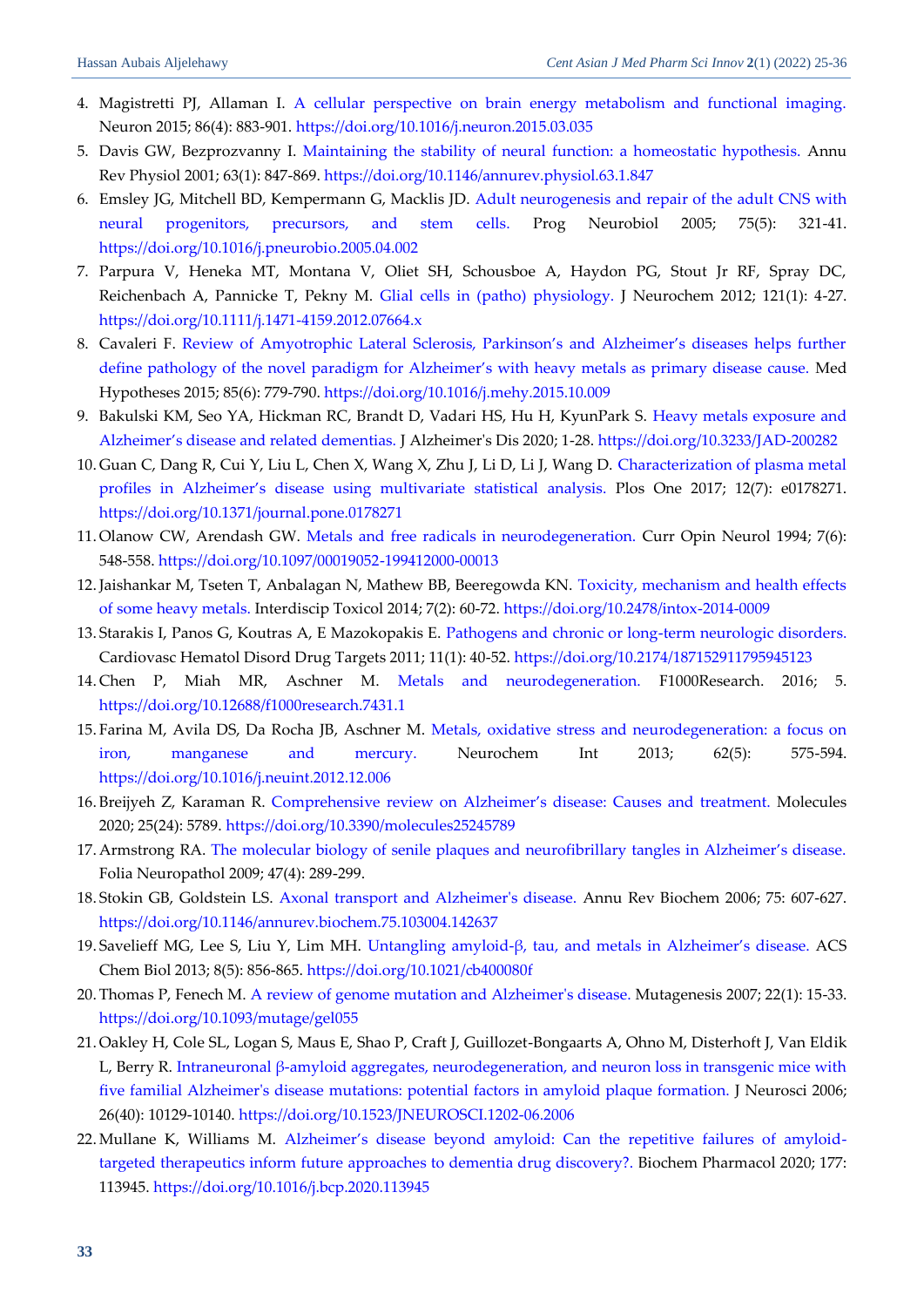- 23. Prokop S, Miller KR, Heppner FL. [Microglia actions in Alzheimer's disease.](https://link.springer.com/content/pdf/10.1007/s00401-013-1182-x.pdf) Acta Neuropathol 2013; 126(4): 461-477.<https://doi.org/10.1007/s00401-013-1182-x>
- <span id="page-9-0"></span>24.Yeh FL, Hansen DV, Sheng M. [TREM2, microglia, and neurodegenerative diseases.](https://freepaper.me/leecher/pdf/10.1016/j.molmed.2017.03.008) Trends Mol Med 2017; 23(6): 512-533.<https://doi.org/10.1016/j.molmed.2017.03.008>
- <span id="page-9-1"></span>25. Streit WJ, Kincaid-Colton CA. [The brain's immune system.](https://www.jstor.org/stable/24982083) Sci Am 1995; 273(5): 54-61. <https://doi.org/10.1038/scientificamerican1195-54>
- <span id="page-9-2"></span>26. Fakhoury M. [Microglia and astrocytes in Alzheimer's disease: implications for therapy.](https://pdfs.semanticscholar.org/486b/0835958fc04a4578bbf7457be1580dbdc9b7.pdf) Curr Neuropharmacol 2018; 16(5): 508-518.<https://doi.org/10.2174/1570159X15666170720095240>
- <span id="page-9-3"></span>27.Radhakrishnan DM, Goyal V. [Parkinson's disease: A review.](https://www.researchgate.net/profile/Divya-Radhakrishnan-5/publication/323583455_Parkinson) Neurol India 2018; 66(7): 26. <https://doi.org/10.4103/0028-3886.226451>
- <span id="page-9-4"></span>28.Wong SL, Gilmour H, Ramage-Morin PL[. Parkinson's disease: Prevalence, diagnosis and impact.](https://www.researchgate.net/profile/Heather-Gilmour-2/publication/268512906_Parkinson) Health Rep 2014; 25(11): 10-14.
- <span id="page-9-5"></span>29. Mishra AK, Dixit A. [Dopaminergic Axons: Key Recitalists in Parkinson's Disease.](https://link.springer.com/article/10.1007/s11064-021-03464-1#citeas) Neurochem Res 2021: 1-5. <https://doi.org/10.1007/s11064-021-03464-1>
- <span id="page-9-6"></span>30. Kumakura K. [Molecular mechanisms for neurotransmitter release. Tanpakushitsu kakusan koso.](https://link.springer.com/book/10.1007%2F978-1-59745-481-0) Protein Nucleic Acid Enzyme 1997; 42(3 Suppl): 261-274.<https://doi.org/10.1007/978-1-59745-481-0>
- <span id="page-9-7"></span>31. Blandini F, Nappi G, Tassorelli C, Martignoni E. [Functional changes of the basal ganglia circuitry in](https://freepaper.me/d/PDF/0d/0db8d9631c59e5d6faf56f16a6d5b924.pdf?hash=g7mZ1_Pt-wVsyJQyhlEXyQ&doi=10.1016/S0301-0082(99)00067-2&title=&save=1%20%20%20%20%20%20%20%20%20%20%20%20%20%20%20%20style=)  [Parkinson's disease.](https://freepaper.me/d/PDF/0d/0db8d9631c59e5d6faf56f16a6d5b924.pdf?hash=g7mZ1_Pt-wVsyJQyhlEXyQ&doi=10.1016/S0301-0082(99)00067-2&title=&save=1%20%20%20%20%20%20%20%20%20%20%20%20%20%20%20%20style=) Prog Neurobiol 2000; 62(1): 63-88. [https://doi.org/10.1016/S0301-0082\(99\)00067-2](https://doi.org/10.1016/S0301-0082(99)00067-2)
- <span id="page-9-8"></span>32. McAuley JH. [The physiological basis of clinical deficits in Parkinson's disease.](https://freepaper.me/d/PDF/45/45f7618e152e81788ed8ef3a6261d919.pdf?hash=BxG3yi08XfwILbNMPSrQYQ&doi=10.1016/S0301-0082(03)00003-0&title=&save=1%20%20%20%20%20%20%20%20%20%20%20%20%20%20%20%20style=) Prog Neurobiol 2003; 69(1): 27-48. [https://doi.org/10.1016/S0301-0082\(03\)00003-0](https://doi.org/10.1016/S0301-0082(03)00003-0)
- <span id="page-9-9"></span>33. Çakir Y. [Modeling influences of dopamine on synchronization behavior of striatum.](https://www.researchgate.net/profile/Y-Cakir/publication/320259050_Modeling_influences_of_dopamine_on_synchronization_behavior_of_striatum/links/59db4afd458515a516addb4c/Modeling-influences-of-dopamine-on-synchronization-behavior-of-striatum.pdf) Netw Comput Neural Syst 2017; 28(1): 28-52[. https://doi.org/10.1080/0954898X.2017.1378824](https://doi.org/10.1080/0954898X.2017.1378824)
- <span id="page-9-10"></span>34. Vennam S, Georgoulas S, Khawaja A, Chua S, Strouthidis NG, Foster PJ. [Heavy metal toxicity and the](https://www.nature.com/articles/s41433-019-0672-z.pdf)  [aetiology of glaucoma.](https://www.nature.com/articles/s41433-019-0672-z.pdf) Eye 2020; 34(1): 129-137[. https://doi.org/10.1038/s41433-019-0672-z](http://doi.org/10.1038/s41433-019-0672-z)
- <span id="page-9-11"></span>35. Gidlow DA. [Lead toxicity.](https://watermark.silverchair.com/kqv018.pdf?token=AQECAHi208BE49Ooan9kkhW_Ercy7Dm3ZL_9Cf3qfKAc485ysgAAAsgwggLEBgkqhkiG9w0BBwagggK1MIICsQIBADCCAqoGCSqGSIb3DQEHATAeBglghkgBZQMEAS4wEQQMtFrzQX-KJaP4kGagAgEQgIICeyReUMdrst0_XRPDiYZH-xBF37ERmevmHG9F_bvwrwycmwW1ea_c6xEMwbQgZf-fyipZqivwF8ysWNTdI2c6QMdOj60yfhPJe6KFkbbiJrvKv2PHZ0jzuAaKBmrbrwJOkphW_q-UkrlJQjkl4G7mHs3357XdrA_cI17xMVTlpzRjraolGEtxduFfqcSy8wvgr5HA8DNFr5yXZs-C83whgFVAhHTgPETjEcORMkEv9hVdSPchDffsfskIv1yQcdNfckXSx1usqGjxjF6OyZljhXgf29TkclqivgICZGq5oyvb605b2P8aHtoZ_-fNp28_A_VUfXNguZrbW_JIbXv_z--AOirEdm5eb1jLDo3-_VyGKOE_I5VKWYzMw_tvy0lLR3NM6B2FESpd-ICU-7Wph2tjY3KoX0kxTibBqDPUMfKZctP7AoC8oVWlXWx3kEau7ANYcoKMtStsr4ayWcT1KsAn67L9C6jUynR8_5nPfB_mprYc-jTf8qdj_6_EbTmE0CNyQCivkBBSj-rgIgt2-OtHDGYq30Ul8A4wj-NRPJp7O4EgVh6zkTCaYwXyMAMr02ILAt-cMdhSaWKPDNZvw6gDsReEkJH5Etac6VxkStG056gEVyHA-y_rWnN599vFa_Nv6n20tvon5CRDxFSQnz1BdkKfBvM21cXNT-LAlAAPtwOFNG5iV1590oX6WU7oMgq94FyE1btmIpoLQTzlf0-Dra-6CUFDSMg_HidmxBIvnlg7PqVnmKTci5-oXwVggPl0QruLmyJmFeSikokmH8LTUrT3X7BKocp1VVAyQbV42yR93JOSEeDEl7gc2iIL68DhENppF4vPdYqF) Occup Med 2015; 65(5): 348-356.<https://doi.org/10.1093/occmed/kqv170>
- <span id="page-9-12"></span>36. Papanikolaou NC, Hatzidaki EG, Belivanis S, Tzanakakis GN, Tsatsakis AM. [Lead toxicity update. A brief](https://www.researchgate.net/profile/Aristidis-Tsatsakis/publication/7571843_Lead_toxicity_update_A_brief_Review/links/0912f50dd920823e05000000/Lead-toxicity-update-A-brief-Review.pdf)  [review.](https://www.researchgate.net/profile/Aristidis-Tsatsakis/publication/7571843_Lead_toxicity_update_A_brief_Review/links/0912f50dd920823e05000000/Lead-toxicity-update-A-brief-Review.pdf) Med Sci Monit 2005; 11(10): RA329.
- <span id="page-9-13"></span>37. Onalaja AO, Claudio L. [Genetic susceptibility to lead poisoning.](https://core.ac.uk/download/pdf/4110168.pdf) Environ Health Perspect 2000; 108(suppl 1): 23-28.<https://doi.org/10.1289/ehp.00108s123>
- <span id="page-9-14"></span>38. Abbott NJ, Rönnbäck L, Hansson E. Astrocyte–[endothelial interactions at the blood](https://d1wqtxts1xzle7.cloudfront.net/74123548/nrn182420211103-10492-1vy9fv9-with-cover-page-v2.pdf?Expires=1643782460&Signature=IPqHO7U96DFz77jPhegTgOJkQbR5isDUhn-XvwPz2KPE4yjmpQ753287BqOIdkfmxx-ywd4ZElXYNqiB3t5pe~9kyPiN7MX7e8atA0ZmepPS870T8ppnYeQJx2kh3jtXujqG0FsE3uLvfWoldKjeDRe4TkfV1HQY2frUUINMMfolj4m9stTTODZ-oPgotcnbjWSjKo2GP2t8arEaL6AWHUM0lgJbGH7fvFSyCVfEycKylJixcgjGrkEpdRcPXB0sk0Tg2nYgQoZ1-bNr4OaEkzqM2HjNZqcuR6zKCF6xEiRsMOvP8gvld9tGR0yIhZY8SQASHnkhMQFBaYrdXe0sqA__&Key-Pair-Id=APKAJLOHF5GGSLRBV4ZA)–brain barrier. Nat Rev Neurosci 2006; 7(1): 41-53[. https://doi.org/10.1038/nrn1824](https://doi.org/10.1038/nrn1824)
- <span id="page-9-15"></span>39. Huat TJ, Camats-Perna J, Newcombe EA, Valmas N, Kitazawa M, Medeiros R. [Metal toxicity links to](https://core.ac.uk/download/pdf/189935309.pdf)  [Alzheimer's disease and neuroinflammation.](https://core.ac.uk/download/pdf/189935309.pdf) J Mol Biol 2019; 431(9): 1843-1868. <https://doi.org/10.1016/j.jmb.2019.01.018>
- <span id="page-9-16"></span>40. Garza A, Vega R, Soto E. [Cellular mechanisms of lead neurotoxicity.](https://www.researchgate.net/profile/Enrique-Soto-9/publication/299261706_Cellular_mechanisms_of_lead_neurotoxicity/links/5ce16288458515712eb60f3d/Cellular-mechanisms-of-lead-neurotoxicity.pdf) Med Sci Monit 2006; 12(3): RA57-RA65.
- <span id="page-9-17"></span>41. Antonio MT, Corpas I, Leret ML. Neurochemical changes in newbor[n rat's brain after gestational cadmium](https://freepaper.me/d/PDF/80/80dfb995201f0e48d0255b8d18eb6c62.pdf?hash=2pYwDdMhtoX0YOo6vOD4iw&doi=10.1016/S0378-4274(98)00125-8&title=&save=1%20%20%20%20%20%20%20%20%20%20%20%20%20%20%20%20style=)  [and lead exposure.](https://freepaper.me/d/PDF/80/80dfb995201f0e48d0255b8d18eb6c62.pdf?hash=2pYwDdMhtoX0YOo6vOD4iw&doi=10.1016/S0378-4274(98)00125-8&title=&save=1%20%20%20%20%20%20%20%20%20%20%20%20%20%20%20%20style=) Toxicol Lett 1999; 104(1-2): 1-9. [https://doi.org/10.1016/S0378-4274\(98\)00125-8](https://doi.org/10.1016/S0378-4274(98)00125-8)
- <span id="page-9-18"></span>42. Braun AP, Schulman H. [The multifunctional calcium/calmodulin-dependent protein kinase: from form to](https://www.annualreviews.org/doi/pdf/10.1146/annurev.ph.57.030195.002221)  [function.](https://www.annualreviews.org/doi/pdf/10.1146/annurev.ph.57.030195.002221) Annu Rev Physiol 1995; 57(1): 417-445.<https://doi.org/10.1146/annurev.ph.57.030195.002221>
- <span id="page-9-19"></span>43. Jomova K, Vondrakova D, Lawson M, Valko M. [Metals, oxidative stress and neurodegenerative disorders.](https://kis.ukf.sk/epcfiles/43FEF4F48EE64A6B9BC6A660071D570A/MolCellBiochem_2010.pdf) Mol Cell Biochem 2010; 345(1): 91-104.<https://doi.org/10.1007/s11010-010-0563-x>
- <span id="page-9-20"></span>44. Tönnies E, Trushina E. [Oxidative stress, synaptic dysfunction, and Alzheimer's disease.](https://d1wqtxts1xzle7.cloudfront.net/51606941/JAD161088.pdf?1486075486=&response-content-disposition=inline%3B+filename%3DJAD161088_pdf.pdf&Expires=1643785007&Signature=ekTVUH3-ZKVde6kMXlQ7D~ky7J5nkty8T7~-hLKSulqG98trak8e987XuZEUZpL35Rn-nz3Dv4bNwxgxN9TNHikQraDOxRtwbV89v8zs7s7QZkACBuQyhNtRDjkptbeDLpxWoArIWDu58Zc26Yy~CTIcANMvF4uSemAQbgBfhukkM1osMKu48kFEEkdaxmtaZxlor~PI2LRShCzOm986QUdYQd35AfDQKB9sXFoXBUnnScYtlm15~HEMzI7C1TbltSd0FEJ0LY5~pvlEmLpxUrg7HJpt6nCo0AKHbeYN0K3cbvVuU689e9AMJQXUAUBapJD6h1fcRNzSjSNSgTOY8g__&Key-Pair-Id=APKAJLOHF5GGSLRBV4ZA) J Alzheimer's Dis 2017; 57(4): 1105-1121.<https://doi.org/10.3233/JAD-161088>
- <span id="page-9-21"></span>45.Waisberg M, Joseph P, Hale B, Beyersmann D. [Molecular and cellular mechanisms of cadmium](https://freepaper.me/leecher/pdf/10.1016/S0300-483X(03)00305-6)  [carcinogenesis.](https://freepaper.me/leecher/pdf/10.1016/S0300-483X(03)00305-6) Toxicology 2003; 192(2-3): 95-117. [https://doi.org/10.1016/S0300-483X\(03\)00305-6](https://doi.org/10.1016/S0300-483X(03)00305-6)
- <span id="page-9-22"></span>46.Waalkes MP. [Cadmium carcinogenesis.](https://zenodo.org/record/1259227/files/article.pdf) Mutat Res Fundam Mol Mech Mutagen 2003; 533(1-2): 107-120. <https://doi.org/10.1016/j.mrfmmm.2003.07.011>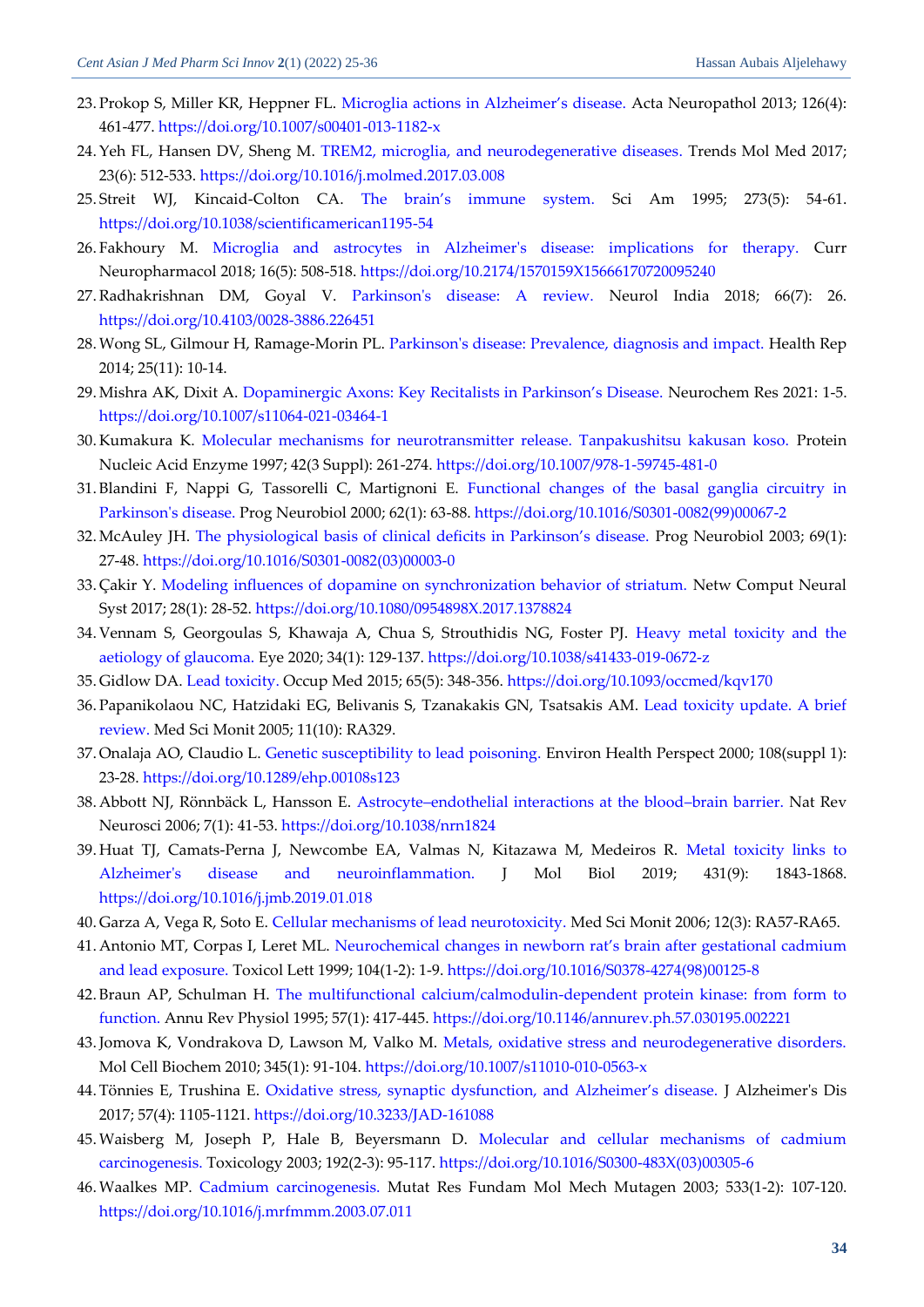- <span id="page-10-0"></span>47. Ek CJ, Dziegielewska KM, Habgood MD, Saunders NR. [Barriers in the developing brain and](https://courseplus.jhu.edu/filedepot/onlinelibrary/953/bbbreview.pdf)  [Neurotoxicology.](https://courseplus.jhu.edu/filedepot/onlinelibrary/953/bbbreview.pdf) Neurotoxicology 2012; 33(3): 586-604.<https://doi.org/10.1016/j.neuro.2011.12.009>
- <span id="page-10-1"></span>48.Wang B, Du Y. [Cadmium and its neurotoxic effects.](file:///D:/اطلاعات%20دکتر%20عبادی/Dr-Ebadi/Site%20Information/مقالات%20سایت%20cas-press/Medicine/New%20Paper/CAJMPSI-2201-1040--Qassim%20Hassan%20Aubais%20Aljelehawy/citeseerx.ist.psu.edu/viewdoc/download%3fdoi=10.1.1.805.9160&rep=rep1&type=pdf) Oxid Med Cell Longev 2013; 2013: 898034. <https://doi.org/10.1155/2013/898034>
- <span id="page-10-2"></span>49. del Pino J, Moyano P, Anadon MJ, García JM, Díaz MJ, García J, Frejo MT. [Acute and long-term exposure to](https://freepaper.me/d/PDF/d0/d0825d01f88c62aafd2c090a7053806e.pdf?hash=JsbPQKVkey3fpNUUt2XHVw&doi=10.1016/j.tox.2015.07.004&title=&save=1%20%20%20%20%20%20%20%20%20%20%20%20%20%20%20%20style=)  [chlorpyrifos induces cell death of basal forebrain cholinergic neurons through AChE variants alteration.](https://freepaper.me/d/PDF/d0/d0825d01f88c62aafd2c090a7053806e.pdf?hash=JsbPQKVkey3fpNUUt2XHVw&doi=10.1016/j.tox.2015.07.004&title=&save=1%20%20%20%20%20%20%20%20%20%20%20%20%20%20%20%20style=) Toxicology 2015; 336: 1-9[. https://doi.org/10.1016/j.tox.2015.07.004](https://doi.org/10.1016/j.tox.2015.07.004)
- <span id="page-10-3"></span>50.Raj K, Kaur P, Gupta GD, Singh S. [Metals associated Neurodegeneration in Parkinson's disease: Insight to](https://freepaper.me/d/PDF/e4/e421aa79ba6b9df4c11ddff586bebd26.pdf?hash=kjEG9xHdUsxAJVoetZUrvQ&doi=10.1016/j.neulet.2021.135873&title=&save=1%20%20%20%20%20%20%20%20%20%20%20%20%20%20%20%20style=)  [Physiological, Pathological mechanisms and Management.](https://freepaper.me/d/PDF/e4/e421aa79ba6b9df4c11ddff586bebd26.pdf?hash=kjEG9xHdUsxAJVoetZUrvQ&doi=10.1016/j.neulet.2021.135873&title=&save=1%20%20%20%20%20%20%20%20%20%20%20%20%20%20%20%20style=) Neurosci Lett 2021; 135873. <https://doi.org/10.1016/j.neulet.2021.135873>
- <span id="page-10-4"></span>51.Zoroddu MA, Aaseth J, Crisponi G, Medici S, Peana M, Nurchi VM. [The essential metals for humans: a brief](https://d1wqtxts1xzle7.cloudfront.net/60567680/11_-_2019_JIB__1-s2.0-S0162013418306846-main20190912-90093-17neba3-with-cover-page-v2.pdf?Expires=1643786198&Signature=gBRGZNaYkkZ0rBuTPLxRYTuzZAci6pj-XXBx4B97-mWSdroCHlyftUu6ivE5GACekNPrR65KstjDsne8bqvZgSZcx8N82L-S8NcRmQYxYvuW0SlZsCeAfAEe35ykXocFfCVl4CR62TYLBpw-DPStSdeqeT6akSdVupH5Y7fp-7RLnvIkFh-7K~wXMMC-oIWTBxfXyLFDJccrwmM1zEhJvGVn6Z25C3H3u0EkuMIfdZoSB5hjrZBpr-3HBqUle5tVTokXOfC1RnOICB0ULLGt3jOFJdVoxyl78-NxDATSYaorUoe0w7I65Bq8TBZvStQFCN5jrMu~1qWonIQyqImtDw__&Key-Pair-Id=APKAJLOHF5GGSLRBV4ZA) [overview.](https://d1wqtxts1xzle7.cloudfront.net/60567680/11_-_2019_JIB__1-s2.0-S0162013418306846-main20190912-90093-17neba3-with-cover-page-v2.pdf?Expires=1643786198&Signature=gBRGZNaYkkZ0rBuTPLxRYTuzZAci6pj-XXBx4B97-mWSdroCHlyftUu6ivE5GACekNPrR65KstjDsne8bqvZgSZcx8N82L-S8NcRmQYxYvuW0SlZsCeAfAEe35ykXocFfCVl4CR62TYLBpw-DPStSdeqeT6akSdVupH5Y7fp-7RLnvIkFh-7K~wXMMC-oIWTBxfXyLFDJccrwmM1zEhJvGVn6Z25C3H3u0EkuMIfdZoSB5hjrZBpr-3HBqUle5tVTokXOfC1RnOICB0ULLGt3jOFJdVoxyl78-NxDATSYaorUoe0w7I65Bq8TBZvStQFCN5jrMu~1qWonIQyqImtDw__&Key-Pair-Id=APKAJLOHF5GGSLRBV4ZA) J Inorg Biochem 2019; 195: 120-129.<https://doi.org/10.1016/j.jinorgbio.2019.03.013>
- <span id="page-10-5"></span>52. Chen P, Chakraborty S, Mukhopadhyay S, Lee E, Paoliello MM, Bowman AB, Aschner M. [Manganese](https://onlinelibrary.wiley.com/doi/pdfdirect/10.1111/jnc.13170)  [homeostasis in the nervous system.](https://onlinelibrary.wiley.com/doi/pdfdirect/10.1111/jnc.13170) J Neurochem 2015; 134(4): 601-610.<https://doi.org/10.1111/jnc.13170>
- 53. Erikson KM, Syversen T, Aschner JL, Aschner M. [Interactions between excessive manganese exposures and](https://d1wqtxts1xzle7.cloudfront.net/43159691/Interactions_between_excessive_manganese20160228-15864-7281cl-with-cover-page-v2.pdf?Expires=1643786504&Signature=D03WikEFAhLBwKSn7kwarpVUXJTAusfP9Yq1jB~w1zqkbi8bCFGfWfrj2ESea64nIInDzgOgxpz04PLqSOiWrimO~b9lFaguTiNGWIGCJVnutxl-ITlmqUbB1TWIXfph5RduzMx5cCnP68iTuhozvCSLzk-q0yG9kIOdeHchvd-~vCte10MPZtbMr~B8Tj4Nd-6~YY97Zz3r3owPQNTRlSLb1zTtWNgUVCUGa~2z8vf05JV5xbCxijlWHF71cmpfl6PkY3iXjwtE3qTloivDDNL5inWU8J~nNI~XoCd-6vgR~JMCTjzxjGnqXOL12xKlqaHo6lclCsIzDYyAjbydvg__&Key-Pair-Id=APKAJLOHF5GGSLRBV4ZA)  [dietary iron-deficiency in neurodegeneration.](https://d1wqtxts1xzle7.cloudfront.net/43159691/Interactions_between_excessive_manganese20160228-15864-7281cl-with-cover-page-v2.pdf?Expires=1643786504&Signature=D03WikEFAhLBwKSn7kwarpVUXJTAusfP9Yq1jB~w1zqkbi8bCFGfWfrj2ESea64nIInDzgOgxpz04PLqSOiWrimO~b9lFaguTiNGWIGCJVnutxl-ITlmqUbB1TWIXfph5RduzMx5cCnP68iTuhozvCSLzk-q0yG9kIOdeHchvd-~vCte10MPZtbMr~B8Tj4Nd-6~YY97Zz3r3owPQNTRlSLb1zTtWNgUVCUGa~2z8vf05JV5xbCxijlWHF71cmpfl6PkY3iXjwtE3qTloivDDNL5inWU8J~nNI~XoCd-6vgR~JMCTjzxjGnqXOL12xKlqaHo6lclCsIzDYyAjbydvg__&Key-Pair-Id=APKAJLOHF5GGSLRBV4ZA) Environ Toxicol Pharmacol 2005; 19(3): 415-421. <https://doi.org/10.1016/j.etap.2004.12.053>
- <span id="page-10-6"></span>54. Melina V, Craig W, Levin S. [Position of the Academy of Nutrition and Dietetics: vegetarian diets.](https://www.eatrightpro.org/~/media/eatrightpro%20files/practice/position%20and%20practice%20papers/position%20papers/vegetarian-diet.ashx) J Acad Nutr Diet 2016; 116(12): 1970-1980.<https://doi.org/10.1016/j.jand.2016.09.025>
- <span id="page-10-7"></span>55. Michalke B, Fernsebner K. [New insights into manganese toxicity and speciation.](https://freepaper.me/leecher/pdf/10.1016/j.jtemb.2013.08.005) J Trace Elem Med Biol 2014; 28(2): 106-116.<https://doi.org/10.1016/j.jtemb.2013.08.005>
- <span id="page-10-8"></span>56. Takeda A. [Manganese action in brain function.](https://freepaper.me/leecher/pdf/10.1016/S0165-0173(02)00234-5) Brain Res Rev 2003; 41(1): 79-87. [https://doi.org/10.1016/S0165-0173\(02\)00234-5](https://doi.org/10.1016/S0165-0173(02)00234-5)
- <span id="page-10-9"></span>57. O'Neal SL, Zheng W. [Manganese toxicity upon overexposure: a decade in review.](https://www.researchgate.net/profile/Stefanie-Oneal/publication/280498304_Manganese_Toxicity_Upon_Overexposure_A_Decade_in_Review/links/55ddf8ae08aeaa26af0f1fa4/Manganese-Toxicity-Upon-Overexposure-A-Decade-in-Review.pdf) Curr Environ Health Rep 2015; 2(3): 315-328.<https://doi.org/10.1007/s40572-015-0056-x>
- <span id="page-10-10"></span>58.Xin Y, Gao H, Wang J, Qiang Y, Imam MU, Li Y, Wang J, Zhang R, Zhang H, Yu Y, Wang H. [Manganese](https://www.researchgate.net/profile/Fudi-Wang/publication/318577799_Manganese_transporter_Slc39a14_deficiency_revealed_its_key_role_in_maintaining_manganese_homeostasis_in_mice/links/59716c230f7e9b25e8606591/Manganese-transporter-Slc39a14-deficiency-revealed-its-key-role-in-maintaining-manganese-homeostasis-in-mice.pdf)  [transporter Slc39a14 deficiency revealed its key role in maintaining manganese homeostasis in mice.](https://www.researchgate.net/profile/Fudi-Wang/publication/318577799_Manganese_transporter_Slc39a14_deficiency_revealed_its_key_role_in_maintaining_manganese_homeostasis_in_mice/links/59716c230f7e9b25e8606591/Manganese-transporter-Slc39a14-deficiency-revealed-its-key-role-in-maintaining-manganese-homeostasis-in-mice.pdf) Cell Discov 2017; 3(1): 1-3.<https://doi.org/10.1038/celldisc.2017.25>
- <span id="page-10-11"></span>59. Mercadante CJ, Prajapati M, Conboy HL, Dash ME, Herrera C, Pettiglio MA, Cintron-Rivera L, Salesky MA, Rao DB, Bartnikas TB. [Manganese transporter Slc30a10 controls physiological manganese excretion and](https://dm5migu4zj3pb.cloudfront.net/manuscripts/129000/129710/JCI129710.v3.pdf)  [toxicity.](https://dm5migu4zj3pb.cloudfront.net/manuscripts/129000/129710/JCI129710.v3.pdf) J Clin Investig 2019; 129(12): 5442-5461.<https://doi.org/10.1172/JCI129710>
- 60. Fujishiro H, Himeno S. [New Insights into the Roles of ZIP8, a Cadmium and Manganese Transporter, and Its](https://www.jstage.jst.go.jp/article/bpb/42/7/42_b18-00637/_pdf)  [Relation to Human Diseases.](https://www.jstage.jst.go.jp/article/bpb/42/7/42_b18-00637/_pdf) Biol Pharm Bull 2019; 42(7): 1076-1082.<https://doi.org/10.1248/bpb.b18-00637>
- <span id="page-10-12"></span>61. Martinez-Finley EJ, Gavin CE, Aschner M, Gunter TE. [Manganese neurotoxicity and the role of reactive](https://www.researchgate.net/profile/Thomas-Gunter/publication/235441239_Manganese_Neurotoxicity_and_the_Role_of_Reactive_Oxygen_Species/links/5f2b1f00a6fdcccc43ac6e08/Manganese-Neurotoxicity-and-the-Role-of-Reactive-Oxygen-Species.pdf)  [oxygen species.](https://www.researchgate.net/profile/Thomas-Gunter/publication/235441239_Manganese_Neurotoxicity_and_the_Role_of_Reactive_Oxygen_Species/links/5f2b1f00a6fdcccc43ac6e08/Manganese-Neurotoxicity-and-the-Role-of-Reactive-Oxygen-Species.pdf) Free Radic Biol Med 2013; 62: 65-75[. https://doi.org/10.1016/j.freeradbiomed.2013.01.032](https://doi.org/10.1016/j.freeradbiomed.2013.01.032)
- <span id="page-10-13"></span>62. Halliwell B. [Role of free radicals in the neurodegenerative diseases.](https://freepaper.me/d/PDF/0a/0ae6e4704c99a9684cef08a13e7e785d.pdf?hash=XK4uFtH3-pMg2egzPrDmPA&doi=10.2165/00002512-200118090-00004&title=&save=1%20%20%20%20%20%20%20%20%20%20%20%20%20%20%20%20style=) Drug Aging 2001; 18(9): 685-716. <https://doi.org/10.2165/00002512-200118090-00004>
- 63. Chen Z, Zhong C. [Oxidative stress in Alzheimer's disease.](https://link.springer.com/content/pdf/10.1007/s12264-013-1423-y.pdf) Neurosci Bull 2014; 30(2): 271-281. <https://doi.org/10.1007/s12264-013-1423-y>
- <span id="page-10-14"></span>64. Alavi M, Rai M. [Antibacterial and wound healing activities of micro/nanocarriers based on carboxymethyl](https://www.sciencedirect.com/science/article/pii/B9780128233818000090)  [and quaternized chitosan derivatives.](https://www.sciencedirect.com/science/article/pii/B9780128233818000090) Biopolymer Based Nano Films 2021; 191-201. <https://doi.org/10.1016/B978-0-12-823381-8.00009-0>
- <span id="page-10-15"></span>65. Alavi M, Webster TJ. [Recent progress and challenges for polymeric microsphere compared to nanosphere](https://freepaper.me/d/PDF/db/dbff966c00059932e2a5231a9d248697.pdf?hash=uo5F_HP_aWC6ixHNIRRLqA&doi=10.1016/j.bmc.2021.116028&title=&save=1%20%20%20%20%20%20%20%20%20%20%20%20%20%20%20%20style=)  [drug release systems: Is there a real difference?.](https://freepaper.me/d/PDF/db/dbff966c00059932e2a5231a9d248697.pdf?hash=uo5F_HP_aWC6ixHNIRRLqA&doi=10.1016/j.bmc.2021.116028&title=&save=1%20%20%20%20%20%20%20%20%20%20%20%20%20%20%20%20style=) Bioorg Med Chem 2021; 33: 116028. <https://doi.org/10.1016/j.bmc.2021.116028>